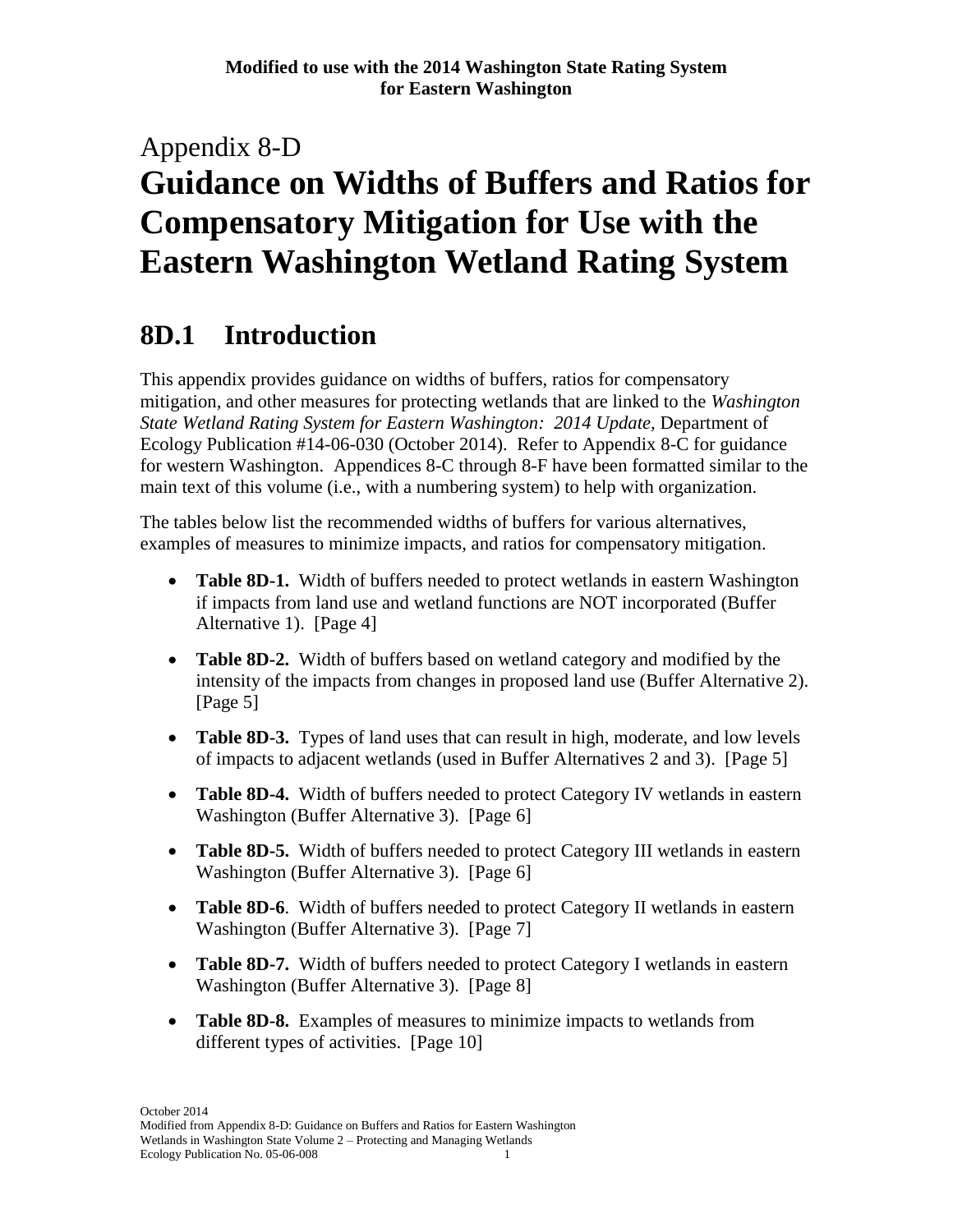- **Table 8D-9.** Comparison of recommended buffer widths for high intensity land uses between Alternative 3 (step-wise scale) and Alternative 3A (graduated scale) based on score for habitat functions [Page 14].
- **Table 8D-10.** Comparison of recommended widths for buffers between Alternative 3 and Alternative 3A for proposed land uses with high impacts with mitigation for impacts. [Page 14]
- **Table 8D-11.** Mitigation ratios for projects in eastern Washington. [Page 20]

The guidance in this appendix can be used in developing regulations such as critical areas ordinances for protecting and managing the functions and values of wetlands. The recommendations are based on the analysis of the current scientific literature found in Volume 1. The detailed rationale for the recommendations is provided in Appendices 8- E and 8-F.

The recommendations on buffer widths and mitigation ratios are general, and there may be some wetlands for which these recommendations are either too restrictive or not protective enough. The recommendations are based on the assumption that a wetland will be protected only at the scale of the site itself. They do not reflect buffers and ratios that might result from regulations that are developed based on a larger landscape-scale approach.

# **8D.2 Widths of Buffers**

Requiring buffers of a specific width has been one of the primary methods by which local jurisdictions in Washington have protected the functions and values of wetlands. Generally, buffers are the uplands adjacent to an aquatic resource that can, through various physical, chemical, and biological processes, reduce impacts to wetlands from adjacent land uses. The physical characteristics of buffers (e.g., slope, soils, vegetation, and width) determine how well buffers reduce the adverse impacts of human development. These characteristics are discussed in detail in Chapter 5, Volume 1.

In addition to reducing the impacts of adjacent land uses, buffers also protect and maintain a wide variety of functions and values provided by wetlands. For example, buffers can provide the terrestrial habitats needed by many species of wildlife that use wetlands to meet some of their needs.

The review of the scientific literature has shown, however, that buffers alone cannot adequately protect all functions that a wetland performs. Additional guidance is, therefore, provided on other ways in which wetlands can be managed and regulated to provide some of the necessary protection that buffers alone do not provide. The following guidance for protecting the functions and values of wetlands is based on their category as determined through the rating system for eastern Washington.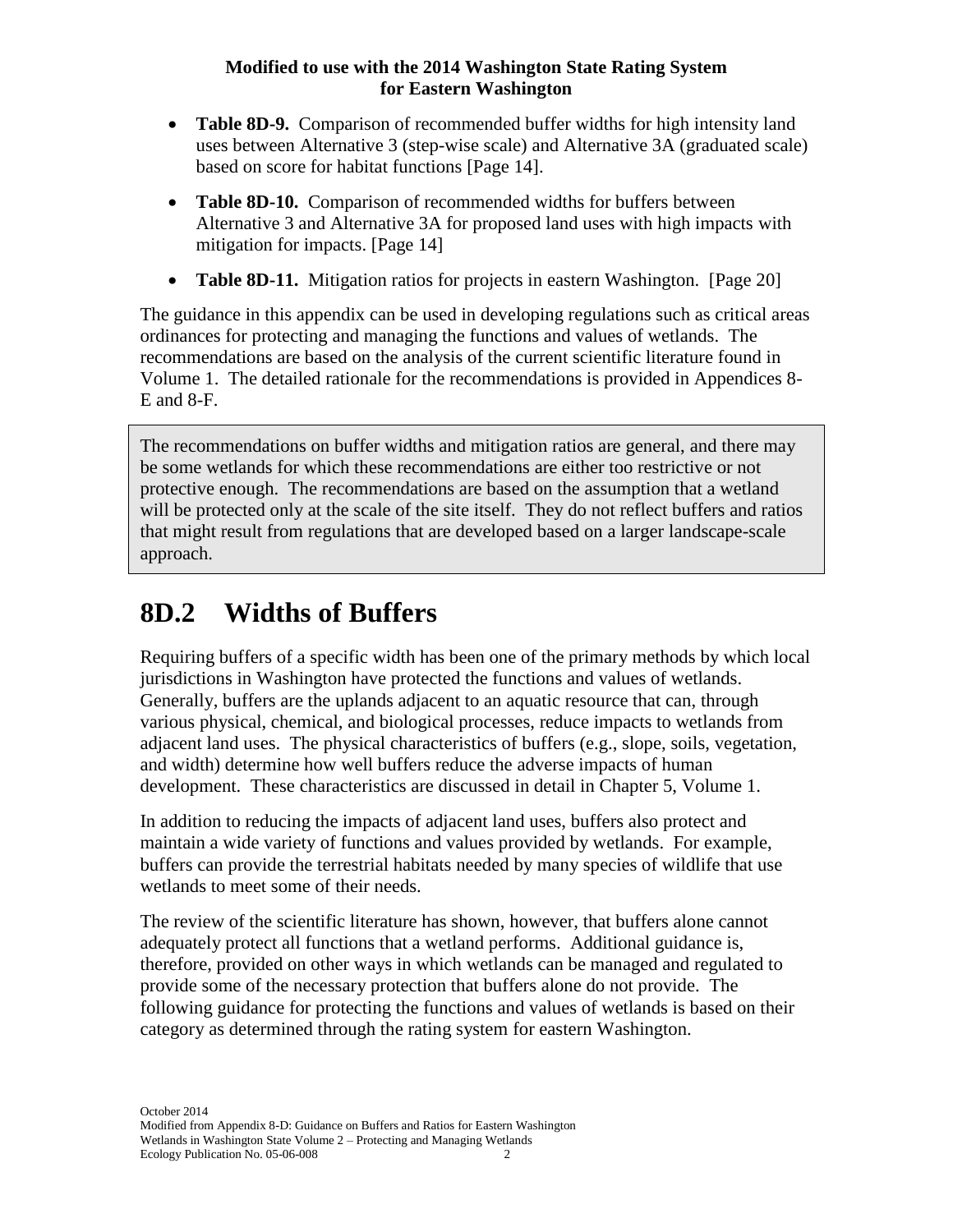### **Basic assumptions for using the guidance on widths for buffers**

Recommendations for widths of buffers assume that:

- The wetland has been categorized using the *Washington State Wetland Rating System for Eastern Washington: 2014 Update,* Department of Ecology Publication #14-06- 030, October 2014. The buffer is vegetated with native plant communities that are appropriate for the *ecoregion* or with a plant community that provides similar functions. Ecoregions denote areas of general similarity in ecosystems and in the type, quality, and quantity of environmental resources. The U.S. Environmental Protection Agency maintains updated maps of ecoregions that are available at <http://www.epa.gov/naaujydh/pages/models/ecoregions.htm> . Ecoregions currently mapped for Washington are: Coast Range, Puget Lowland, Cascades, Eastern Cascades Slopes and Foothills, North Cascades, Columbia Plateau, Blue Mountains, and Northern Rockies.
- If the vegetation in the buffer is disturbed (grazed, mowed, etc.), proponents planning changes to land use that will increase impacts to wetlands need to rehabilitate the buffer with native plant communities that are appropriate for the ecoregion, or with a plant community that provides similar functions.
- The width of the buffer is measured in horizontal distance (see drawing below).



• The buffer will remain relatively undisturbed in the future within the width specified.

Three alternatives for protecting the functions of wetlands using buffers are described in the following sections:

- Buffer Alternative 1. Width based only on wetland category.
- **Buffer Alternative 2**. Width based on wetland category and the intensity of impacts from proposed changes in land use.
- **Buffer Alternative 3.** Width based on wetland category, intensity of impacts, and wetland functions or special characteristics. This alternative has two options for determining the widths of buffers when they are based on the score for habitat. Alternative 3 provides three buffer widths based on habitat scores, while Alternative 3A provides a graduated scale of widths for buffers based on habitat scores.

The buffer widths recommended for each alternative were based on the review of scientific information in Volume 1. The guidance in this appendix synthesizes the information about the types and sizes of buffers needed to protect the functions and special characteristics of wetlands.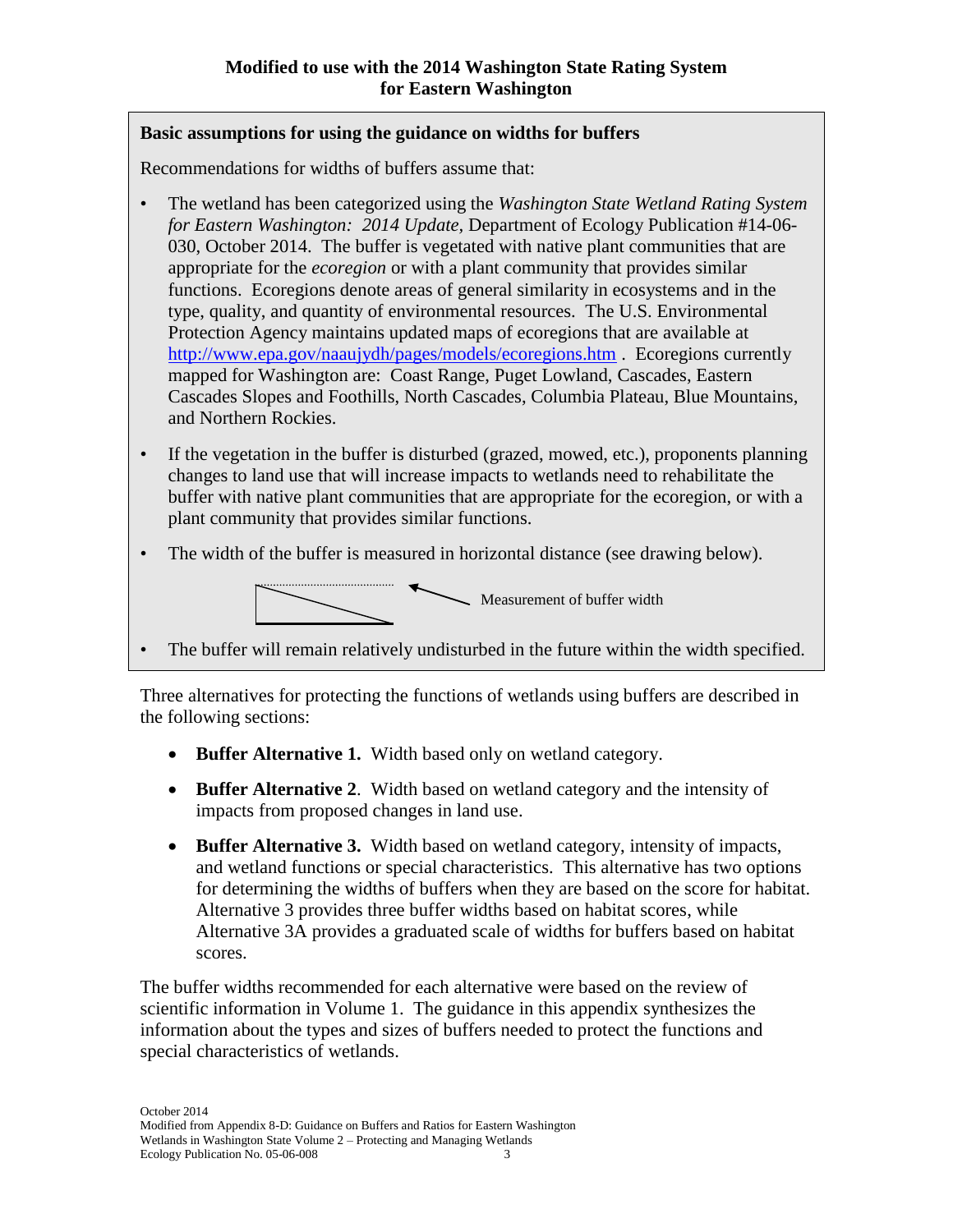Appendices 8-C and 8-D do not provide the metric equivalents for buffer widths even though most of the research on buffers uses the metric scale. This decision was made because most local governments use the English Standard measures. For example, a buffer width is set at 50 feet rather than 15 meters.

# **8D.2.1 Buffer Alternative 1: Width Based Only on Wetland Category**

This alternative, in which the width of buffers is based only on the category of the wetland, is the simplest (Table 8D-1). The width recommended for each category of wetland in Alternative 1 is the widest recommended for that category in both Alternatives 2 and 3 (discussed below). Alternative 1 provides the least flexibility because many different types of wetlands and types of human impacts are combined. For example, not all wetlands that fall into Category I or II need a 300-foot buffer. If no distinctions are made between the wetlands that fall into Category I or II, all wetlands that fall into these categories have to be protected with a 300-foot buffer so adequate protection is provided for those wetlands that do need a buffer this wide. Also, the widths recommended for this alternative are those needed to protect the wetland from proposed land uses that have the greatest impacts since no distinctions between impacts are made.

**Table 8D-1. Width of buffers needed to protect wetlands in eastern Washington if impacts from land use and wetland functions are NOT incorporated** (Buffer Alternative 1).

| <b>Category of Wetland</b> | <b>Widths of Buffers</b> |
|----------------------------|--------------------------|
| IV                         | 50 ft                    |
| ш                          | 150 ft                   |
|                            | $200$ ft                 |
|                            | $250$ ft                 |

# **8D.2.2 Buffer Alternative 2: Width Based on Wetland Category and Modified by the Intensity of the Impacts from Proposed Land Use**

The second alternative increases the regulatory flexibility by including the concept that not all proposed changes in land uses have the same level of impact (Table 8D-2). For example, one new residence being built on 5 acres of land near a wetland is expected to have a smaller impact than 20 houses built on the same 5 acres. Three categories of impacts from proposed land uses are outlined: land uses that can create high impacts, moderate impacts, and low impacts to wetlands. Different land uses that can cause these levels of impacts are listed in Table 8D-3.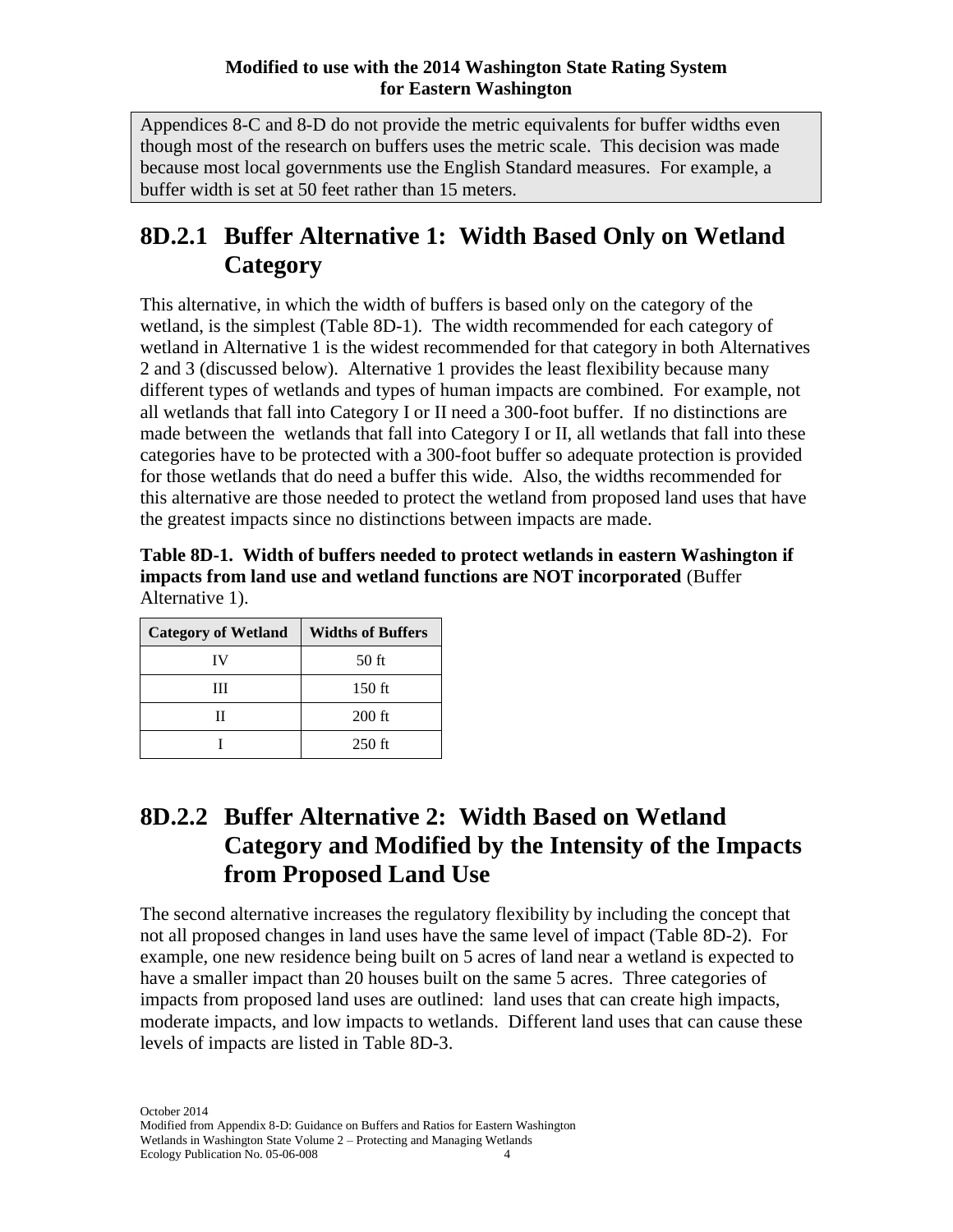| Table 8D-2. Width of buffers needed to protect wetlands in eastern Washington |
|-------------------------------------------------------------------------------|
| considering impacts of proposed land uses (Buffer Alternative 2).             |

| <b>Category of Wetland</b>                                                                                                  | <b>Land Use with</b><br>Low Impact * | <b>Land Use with</b><br>Moderate Impact * | <b>Land Use with</b><br><b>High Impact*</b> |  |  |  |
|-----------------------------------------------------------------------------------------------------------------------------|--------------------------------------|-------------------------------------------|---------------------------------------------|--|--|--|
| IV                                                                                                                          | $25$ ft                              | 40 ft                                     | 50 ft                                       |  |  |  |
| Ш                                                                                                                           | $75$ ft                              | 110 ft                                    | 150 ft                                      |  |  |  |
| П                                                                                                                           | $100$ ft                             | $150$ ft                                  | $200$ ft                                    |  |  |  |
|                                                                                                                             | $125$ ft                             | 190 ft                                    | $250$ ft                                    |  |  |  |
| * See Table 8D-3 in this appendix for types of land uses that can result in low, moderate, and high<br>impacts to wetlands. |                                      |                                           |                                             |  |  |  |

### **Table 8D-3. Types of proposed land use that can result in high, moderate, and low levels of impacts to adjacent wetlands.**

| <b>Level of Impact</b><br>from Proposed<br><b>Change in Land Use</b> | Types of Land Use Based on Common Zoning Designations *                                                                                                                                        |
|----------------------------------------------------------------------|------------------------------------------------------------------------------------------------------------------------------------------------------------------------------------------------|
| High                                                                 | Commercial<br>$\bullet$                                                                                                                                                                        |
|                                                                      | Urban<br>$\bullet$                                                                                                                                                                             |
|                                                                      | Industrial<br>$\bullet$                                                                                                                                                                        |
|                                                                      | Institutional                                                                                                                                                                                  |
|                                                                      | Retail sales<br>$\bullet$                                                                                                                                                                      |
|                                                                      | Residential (more than 1 unit/acre)<br>$\bullet$                                                                                                                                               |
|                                                                      | Conversion to high-intensity agriculture (dairies, nurseries, greenhouses,<br>$\bullet$<br>growing and harvesting crops requiring annual tilling and raising and<br>maintaining animals, etc.) |
|                                                                      | High-intensity recreation (golf courses, ball fields, etc.)<br>$\bullet$                                                                                                                       |
|                                                                      | Hobby farms<br>$\bullet$                                                                                                                                                                       |
| Moderate                                                             | Residential (1 unit/acre or less)<br>$\bullet$                                                                                                                                                 |
|                                                                      | Moderate-intensity open space (parks with biking, jogging, etc.)<br>$\bullet$                                                                                                                  |
|                                                                      | Conversion to moderate-intensity agriculture (orchards, hay fields, etc.)<br>$\bullet$                                                                                                         |
|                                                                      | Paved trails<br>$\bullet$                                                                                                                                                                      |
|                                                                      | Building of logging roads<br>$\bullet$                                                                                                                                                         |
|                                                                      | Utility corridor or right-of-way shared by several utilities and including<br>$\bullet$<br>access/maintenance road                                                                             |
| Low                                                                  | Forestry (cutting of trees only)<br>٠                                                                                                                                                          |
|                                                                      | Low-intensity open space (hiking, bird-watching, preservation of natural<br>$\bullet$<br>resources, etc.)                                                                                      |
|                                                                      | Unpaved trails<br>$\bullet$                                                                                                                                                                    |
|                                                                      | Utility corridor without a maintenance road and little or no vegetation<br>$\bullet$<br>management.                                                                                            |
| examples.                                                            | * Local governments are encouraged to land-use designations for zoning that are consistent with these                                                                                          |

October 2014

Modified from Appendix 8-D: Guidance on Buffers and Ratios for Eastern Washington Wetlands in Washington State Volume 2 – Protecting and Managing Wetlands Ecology Publication No. 05-06-008 5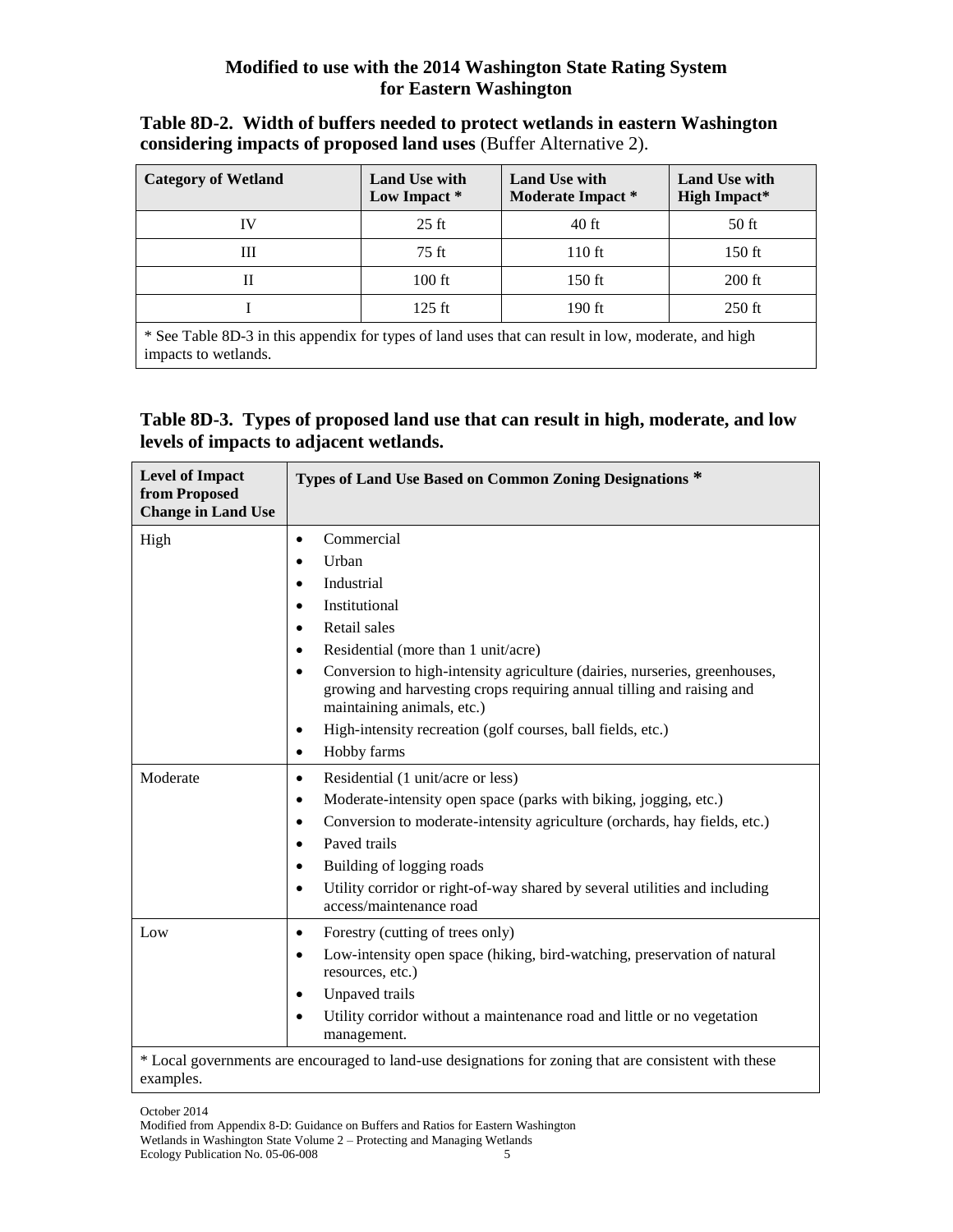## **8D.2.3 Buffer Alternative 3: Width Based on Wetland Category, Intensity of Impacts, Wetland Functions, or Special Characteristics**

The third alternative provides the most flexibility by basing the widths of buffers on three factors: the wetland category, the intensity of the impacts (as used in Alternative 2), and the functions or special characteristics of the wetland that need to be protected as determined through the rating system. The recommended widths for buffers are shown in Tables 8D-4 to 8D-7. Using this alternative, a wetland may fall into more than one category in the table. For example, a forested, riparian, wetland may be rated a Category II wetland because it is a riparian forest, but it may be rated a Category I wetland based on its score for functions.

If a wetland meets more than one of the characteristics listed in Tables 8D-4 to 8D-7, the buffer recommended to protect the wetland is the widest one. For example, if a Category I wetland (Table 8D-7) scores 8 points for habitat and 7 points for water quality functions, a 200-foot buffer is needed for land uses with high impacts because the widths needed to protect habitat are wider than those needed for the other functions.

**Table 8D-4. Width of buffers needed to protect Category IV wetlands in eastern Washington** (Buffer Alternative 3 for wetlands scoring less than 16 points for all functions).

| <b>Wetland Characteristics</b>                                        | <b>Buffer Widths by Impact of</b><br><b>Proposed Land Use</b> | <b>Other Measures Recommended</b><br>for Protection |
|-----------------------------------------------------------------------|---------------------------------------------------------------|-----------------------------------------------------|
| Score for all 3 basic functions Low - 25 ft<br>is less than 16 points | Moderate $-40$ ft                                             | No recommendations at this time <sup>1</sup>        |
|                                                                       | $High-50$ ft                                                  |                                                     |

 $<sup>1</sup>$  No information on other measures for protection was available at the time this document was written.</sup> The Washington State Department of Ecology will continue to collect new information for future updates to this document.

October 2014

Modified from Appendix 8-D: Guidance on Buffers and Ratios for Eastern Washington

Wetlands in Washington State Volume 2 – Protecting and Managing Wetlands

Ecology Publication No. 05-06-008 6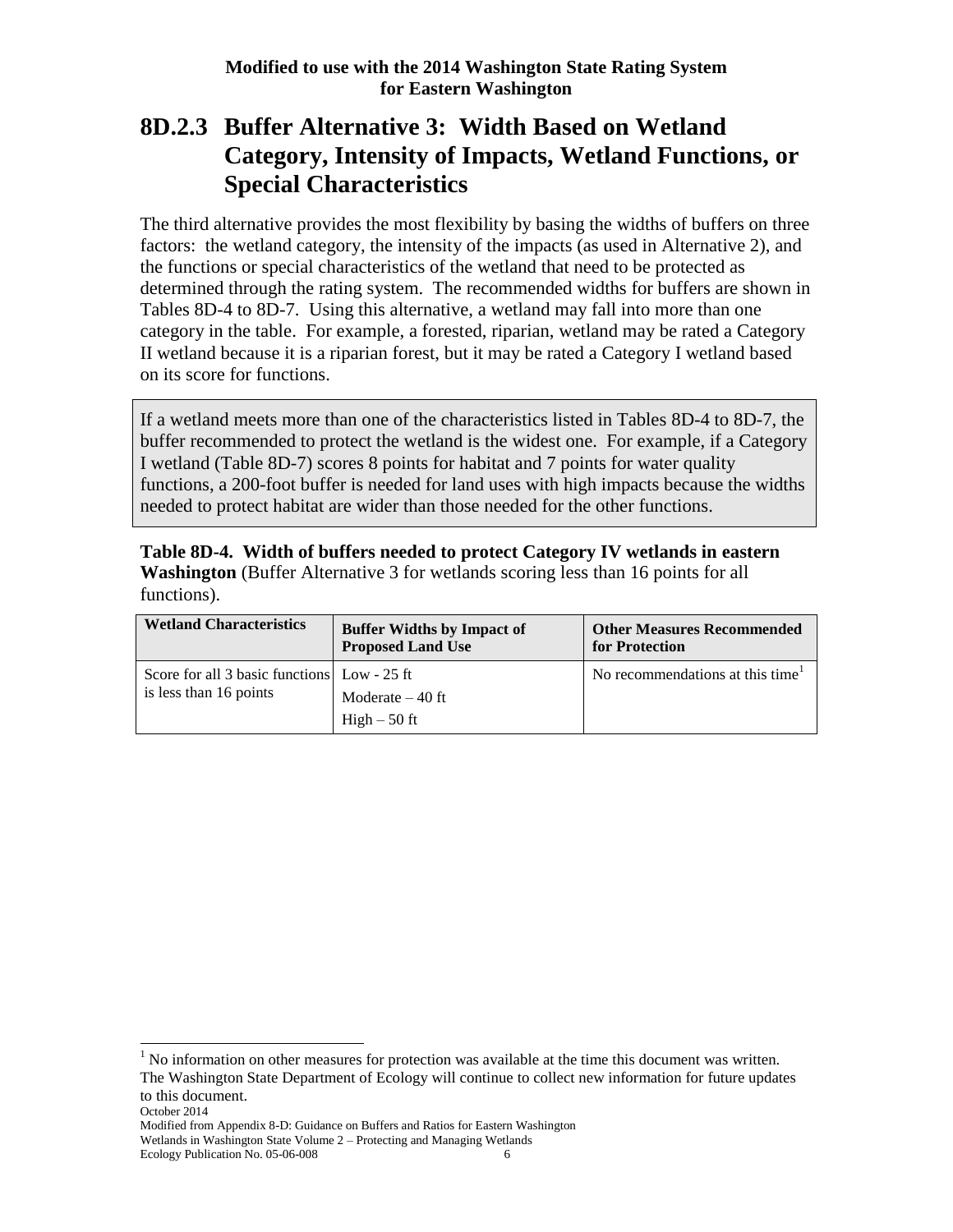| <b>Wetland Characteristics</b>                                                                                                                                           | <b>Buffer Widths by Impact of</b><br><b>Proposed Land Use</b> | <b>Other Measures Recommended</b><br>for Protection |
|--------------------------------------------------------------------------------------------------------------------------------------------------------------------------|---------------------------------------------------------------|-----------------------------------------------------|
| Moderate level of function<br>for habitat (score for habitat)<br>$5 - 7$ points)*<br>*If wetland scores 8-9<br>habitat points, use Table<br>8D-6 for Category II buffers | Low - $75$ ft<br>Moderate $-110$ ft<br>$High-150$ ft          | No recommendations at this time <sup>1</sup>        |
| Score for habitat 3-4 points                                                                                                                                             | Low - $40$ ft<br>Moderate $-60$ ft<br>$High-80$ ft            | No recommendations at this time <sup>1</sup>        |

### **Table 8D-5. Width of buffers needed to protect Category III wetlands in eastern** Washington (Buffer Alternative 3 for wetlands scoring 16 - 18 points for all functions or

isolated vernal pools).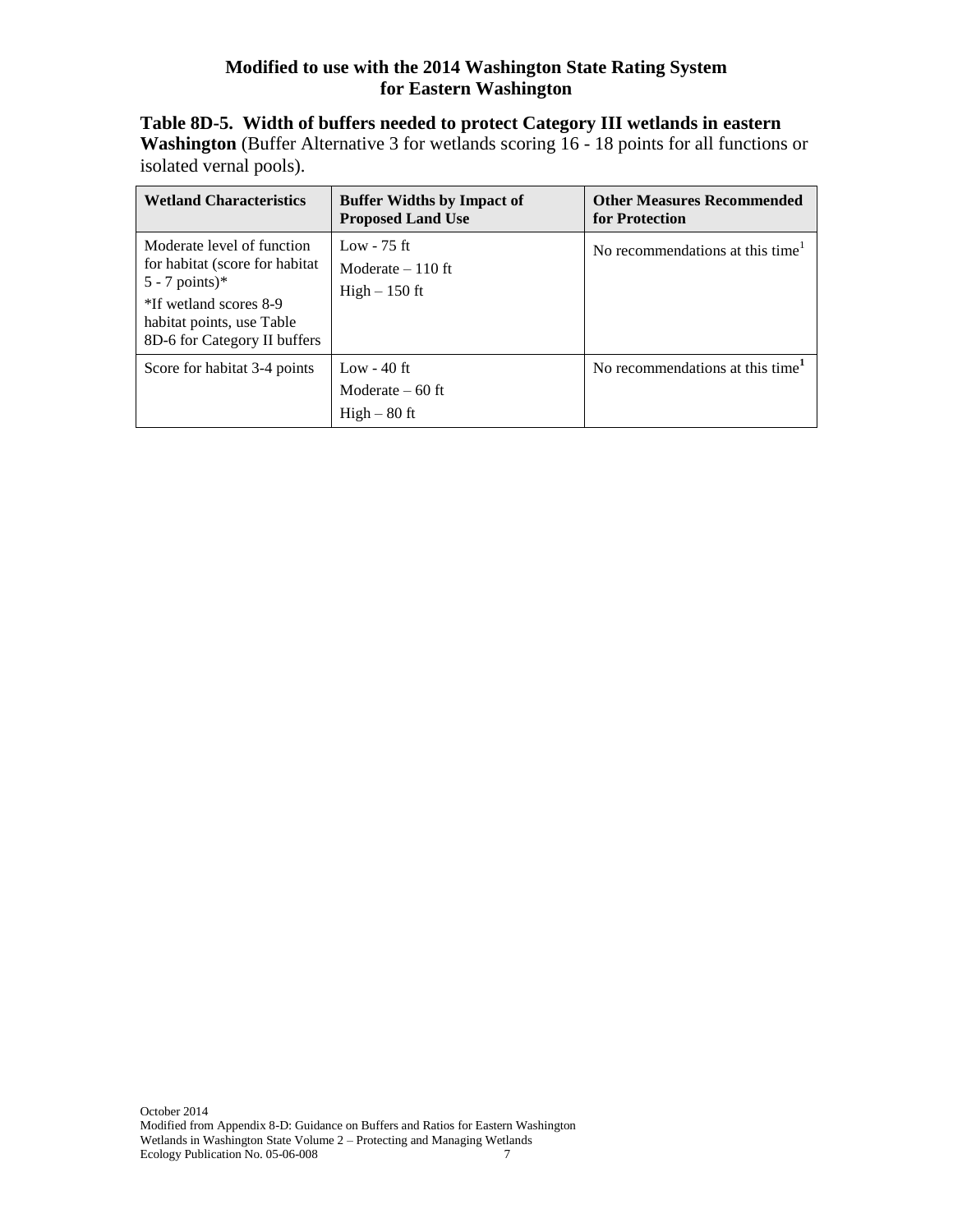### **Table 8D-6. Width of buffers needed to protect Category II wetlands in eastern**

**Washington** (Buffer Alternative 3 for wetlands scoring 19 - 21 points for all functions or having the "Special Characteristics" identified in the rating system).

| <b>Wetland Characteristics</b>                                                                                                                             | <b>Buffer Widths by Impact of</b><br><b>Proposed Land Use (apply most</b><br>protective if more than one<br>criterion is met)                                                                                                                                                              | <b>Other Measures Recommended</b><br>for Protection                                                                                                                                                                                      |
|------------------------------------------------------------------------------------------------------------------------------------------------------------|--------------------------------------------------------------------------------------------------------------------------------------------------------------------------------------------------------------------------------------------------------------------------------------------|------------------------------------------------------------------------------------------------------------------------------------------------------------------------------------------------------------------------------------------|
| High level of function for<br>habitat (score for habitat<br>$8 - 9$ points)                                                                                | Low - $100$ ft<br>Moderate $-150$ ft<br>$High - 200$ ft                                                                                                                                                                                                                                    | Maintain connections to other<br>habitat areas                                                                                                                                                                                           |
| Moderate level of function<br>for habitat (score for habitat<br>$5 - 7$ points)                                                                            | Low - $75$ ft<br>Moderate $-110$ ft<br>$High-150$ ft                                                                                                                                                                                                                                       | No recommendations at this time <sup>2</sup>                                                                                                                                                                                             |
| High level of function for<br>water quality improvement<br>and low for habitat (score<br>for water quality 8 - 9<br>points; habitat less than 5<br>points) | Low - $50$ ft<br>Moderate $-75$ ft<br>$High-100$ ft                                                                                                                                                                                                                                        | No additional surface discharges<br>of untreated runoff                                                                                                                                                                                  |
| Vernal pool                                                                                                                                                | Low - $100$ ft<br>Moderate $-150$ ft<br>$High - 200$ ft<br>OR.<br>Develop a regional plan to protect the<br>most important vernal pool<br>complexes - buffers of vernal pools<br>outside protection zones can then be<br>reduced to:<br>Low - $40$ ft<br>Moderate $-60$ ft<br>$High-80$ ft | No intensive grazing or tilling in<br>the wetland                                                                                                                                                                                        |
| Riparian forest                                                                                                                                            | Buffer width to be based on score for<br>habitat functions or water quality<br>functions                                                                                                                                                                                                   | Riparian forest wetlands need to<br>be protected at a watershed or<br>sub-basin scale (protection of<br>the water regime in the<br>watershed)<br>Other protection based on needs<br>to protect habitat and/or water<br>quality functions |
| Not meeting above<br>characteristics                                                                                                                       | Low - $50$ ft<br>Moderate $-75$ ft<br>$High - 100$ ft                                                                                                                                                                                                                                      | No recommendations at this time <sup>2</sup>                                                                                                                                                                                             |

<sup>&</sup>lt;sup>2</sup> See footnote on the previous page.

#### October 2014

Modified from Appendix 8-D: Guidance on Buffers and Ratios for Eastern Washington Wetlands in Washington State Volume 2 – Protecting and Managing Wetlands<br>Ecology Publication No. 05-06-008 Ecology Publication No. 05-06-008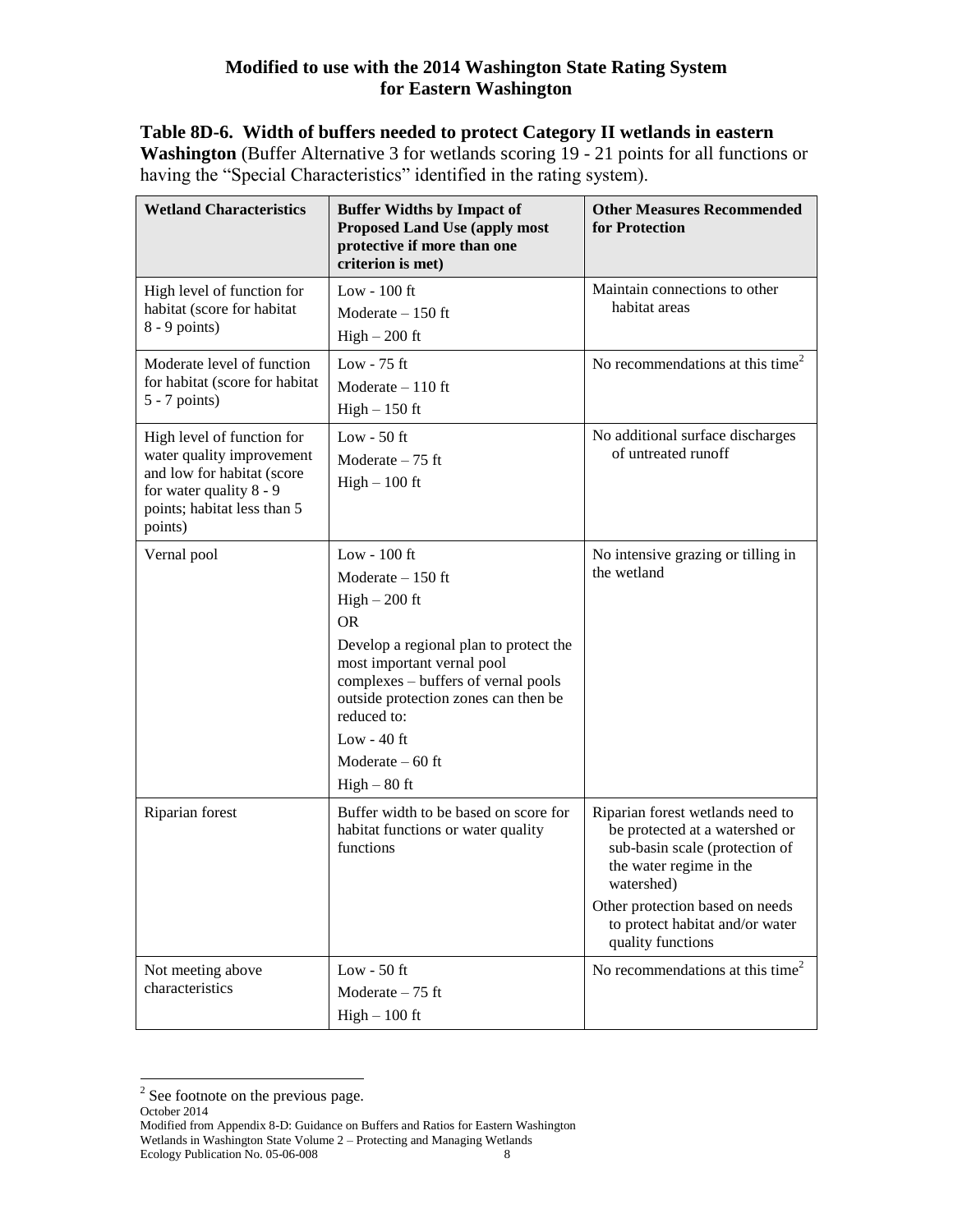**Table 8D-7. Width of buffers needed to protect Category I wetlands in eastern Washington** (Buffer Alternative 3 for wetlands scoring 22 points or more for all functions or having the "Special Characteristics" identified in the rating system).

| <b>Wetland Characteristics</b>                                                                                        | <b>Buffer Widths by Impact of</b><br><b>Proposed Land Use (apply</b><br>most protective if more than<br>one criterion is met) | <b>Other Measures Recommended for</b><br><b>Protection</b>                                                                                     |
|-----------------------------------------------------------------------------------------------------------------------|-------------------------------------------------------------------------------------------------------------------------------|------------------------------------------------------------------------------------------------------------------------------------------------|
| Wetlands of High<br><b>Conservation Value</b>                                                                         | Low - 125 ft<br>Moderate $-190$ ft<br>$High - 250$ ft                                                                         | No additional surface discharges to<br>wetland or its tributaries<br>No septic systems within 300 ft<br>Restore degraded parts of buffer       |
| <b>Bogs</b>                                                                                                           | Low - $125$ ft<br>Moderate $-190$ ft<br>$High-250$ ft                                                                         | No additional surface discharges to<br>wetland or its tributaries<br>Restore degraded parts of buffer                                          |
| Forested                                                                                                              | Buffer size to be based on score<br>for habitat functions or water<br>quality functions                                       | If forested wetland scores high for<br>habitat, need to maintain<br>connectivity to other natural<br>areas<br>Restore degraded parts of buffer |
| Alkali                                                                                                                | $Low - 100$ ft<br>Moderate $-150$ ft<br>$High - 200$ ft                                                                       | No additional surface discharges to<br>wetland or its tributaries<br>Restore degraded parts of buffer                                          |
| High level of function for<br>habitat (score for habitat 8 -<br>9 points)                                             | $Low - 100$ ft<br>Moderate $-150$ ft<br>$High - 200$ ft                                                                       | Maintain connections to other habitat<br>areas<br>Restore degraded parts of buffer                                                             |
| Moderate level of function<br>for habitat (score for habitat 5<br>- 7 points)                                         | $Low - 75$ ft<br>Moderate $-110$ ft<br>$High-150$ ft                                                                          | No recommendations at this time <sup>3</sup>                                                                                                   |
| High level of function for<br>water quality improvement (8<br>- 9 points) and low for habitat<br>(less than 5 points) | $Low - 50$ ft<br>Moderate $-75$ ft<br>$High - 100$ ft                                                                         | No additional surface discharges of<br>untreated runoff                                                                                        |
| Not meeting any of the above<br>characteristics                                                                       | $Low - 50$ ft<br>Moderate $-75$ ft<br>$High - 100$ ft                                                                         | No recommendations at this time <sup>3</sup>                                                                                                   |

Modified from Appendix 8-D: Guidance on Buffers and Ratios for Eastern Washington Wetlands in Washington State Volume 2 – Protecting and Managing Wetlands<br>Ecology Publication No. 05-06-008 Ecology Publication No. 05-06-008

<sup>&</sup>lt;sup>3</sup> See footnote on page 6.

October 2014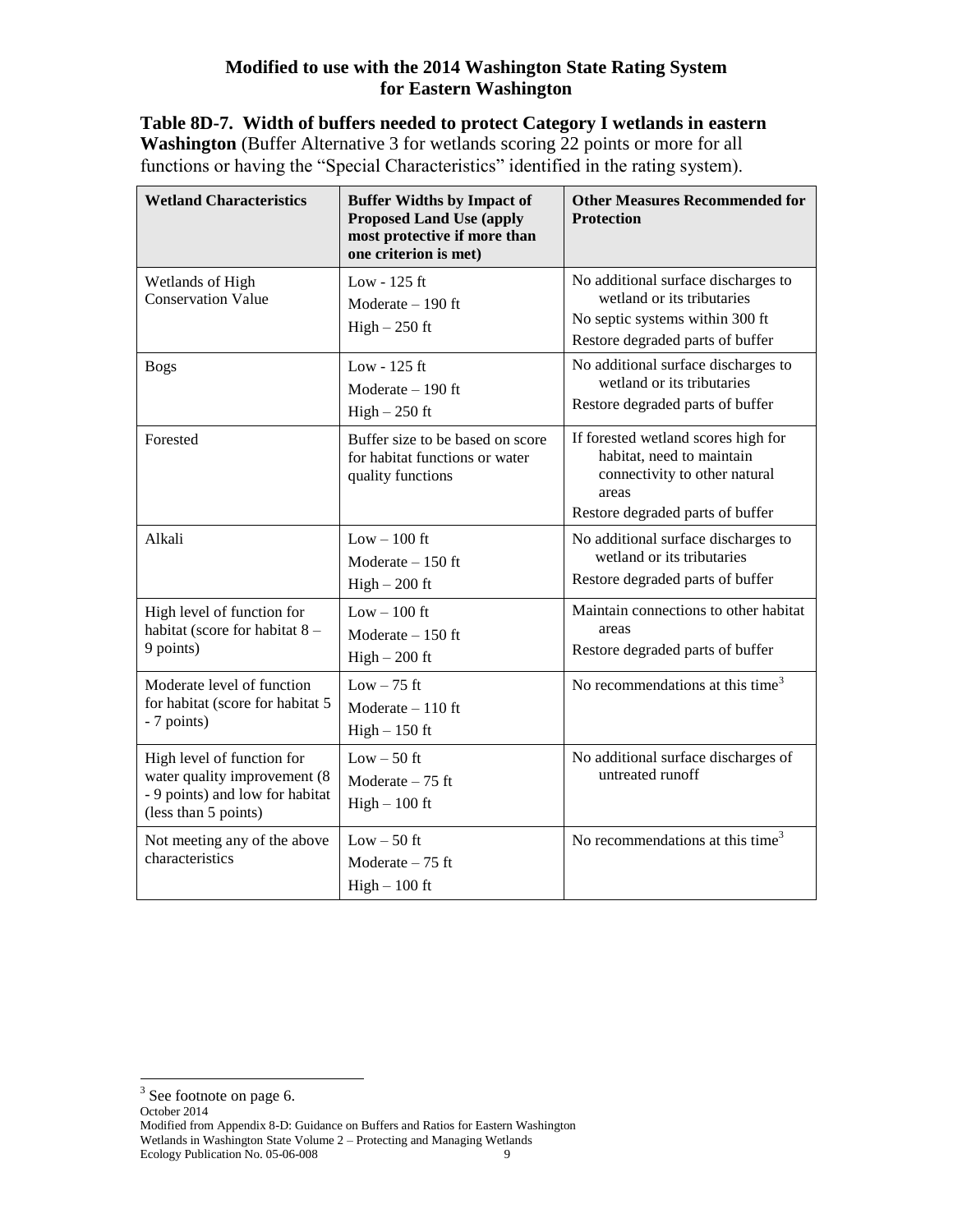### **8D.2.4 Special Conditions for a Possible Reduction in Buffer Widths**

### **8D.2.4.1 Condition 1: Reduction in Buffer Width Based on Reducing the Intensity of Impacts from Proposed Land Uses**

The buffer widths recommended for proposed land uses with high-intensity impacts to wetlands can be reduced to those recommended for moderate-intensity impacts under the following conditions:

- For wetlands that score moderate or high for habitat (5 points or more for the habitat functions), the width of the buffer can be reduced if both of the following criteria are met:
	- 1) A relatively undisturbed, vegetated corridor at least 100 feet wide is protected between the wetland and any other Priority Habitats as defined by the Washington State Department of Fish and Wildlife The latest definitions of priority habitats and their locations are available on the WDFW web site at: [http://wdfw.wa.gov/hab/phshabs.htm\)](http://wdfw.wa.gov/hab/phshabs.htm)

The corridor must be protected for the entire distance between the wetland and the Priority Habitat by some type of legal protection such as a conservation easement.

- 2) Measures to minimize the impacts of different land uses on wetlands, such as the examples summarized in Table 8D-8, are applied.
- For wetlands that score less than 5 points for habitat, the buffer width can be reduced to that required for moderate land-use impacts by applying measures to minimize the impacts of the proposed land uses (see examples in Table 8D-8).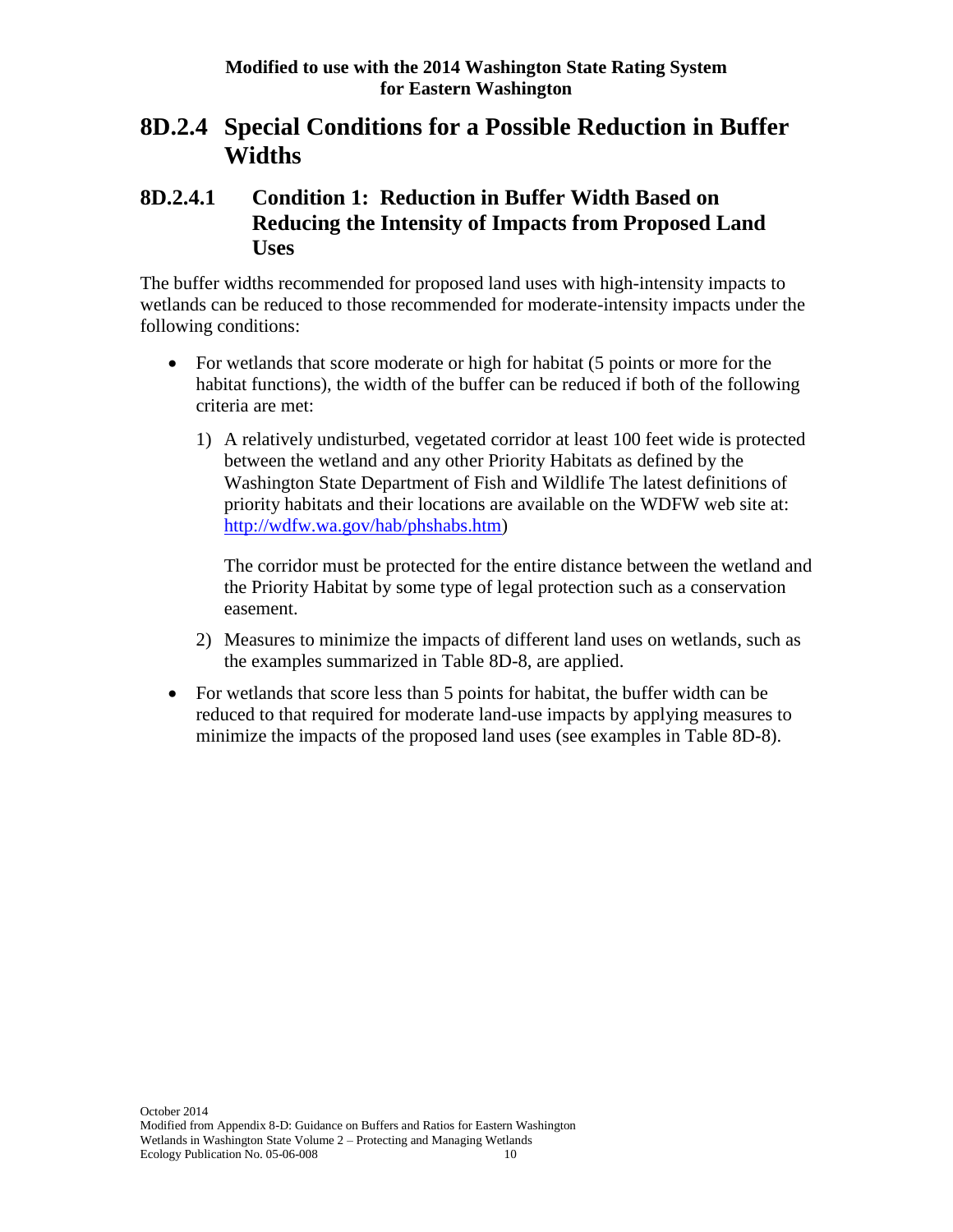| <b>Examples of</b><br><b>Disturbance</b> | <b>Activities and Uses that Cause</b><br><b>Disturbances</b>                                                                                                                                          | <b>Examples of Measures to Minimize Impacts</b>                                                                                                                                                                         |
|------------------------------------------|-------------------------------------------------------------------------------------------------------------------------------------------------------------------------------------------------------|-------------------------------------------------------------------------------------------------------------------------------------------------------------------------------------------------------------------------|
| Lights                                   | Parking lots<br>$\bullet$<br>Warehouses<br>$\bullet$<br>Manufacturing<br>$\bullet$<br>Residential<br>$\bullet$                                                                                        | · Direct lights away from wetland                                                                                                                                                                                       |
| <b>Noise</b>                             | Manufacturing<br>$\bullet$<br>Residential<br>$\bullet$                                                                                                                                                | • Locate activity that generates noise away<br>from wetland                                                                                                                                                             |
| Toxic runoff*                            | Parking lots<br>$\bullet$<br>Roads<br>$\bullet$<br>Manufacturing<br>$\bullet$<br>Residential areas<br>$\bullet$<br>Application of agricultural<br>$\bullet$<br>pesticides<br>Landscaping<br>$\bullet$ | • Route all new, untreated runoff away from<br>wetland while ensuring wetland is not<br>dewatered<br>• Establish covenants limiting use of<br>pesticides within 150 ft of wetland<br>• Apply integrated pest management |
| Stormwater<br>runoff                     | Parking lots<br>$\bullet$<br>Roads<br>$\bullet$<br>Manufacturing<br>$\bullet$<br>Residential areas<br>$\bullet$<br>Commercial<br>$\bullet$<br>Landscaping<br>$\bullet$                                | • Retrofit stormwater detention and treatment<br>for roads and existing adjacent<br>development<br>• Prevent channelized flow from lawns that<br>directly enters the buffer                                             |
| Change in<br>water regime                | Impermeable surfaces<br>$\bullet$<br>Lawns<br>$\bullet$<br>Tilling<br>$\bullet$                                                                                                                       | • Infiltrate or treat, detain, and disperse into<br>buffer new runoff from impervious<br>surfaces and new lawns                                                                                                         |
| Pets and<br>human<br>disturbance         | Residential areas<br>$\bullet$                                                                                                                                                                        | • Use privacy fencing; plant dense vegetation<br>to delineate buffer edge and to discourage<br>disturbance using vegetation appropriate<br>for the ecoregion; place wetland and its<br>buffer in a separate tract       |
| <b>Dust</b>                              | Tilled fields<br>$\bullet$                                                                                                                                                                            | • Use best management practices to control<br>dust                                                                                                                                                                      |
| species are present at the site.         |                                                                                                                                                                                                       | * These examples are not necessarily adequate for minimizing toxic runoff if threatened or endangered                                                                                                                   |

### **Table 8D-8. Examples of measures to minimize impacts to wetlands from proposed change in land use that have high impacts.** (This is not a complete list of measures.)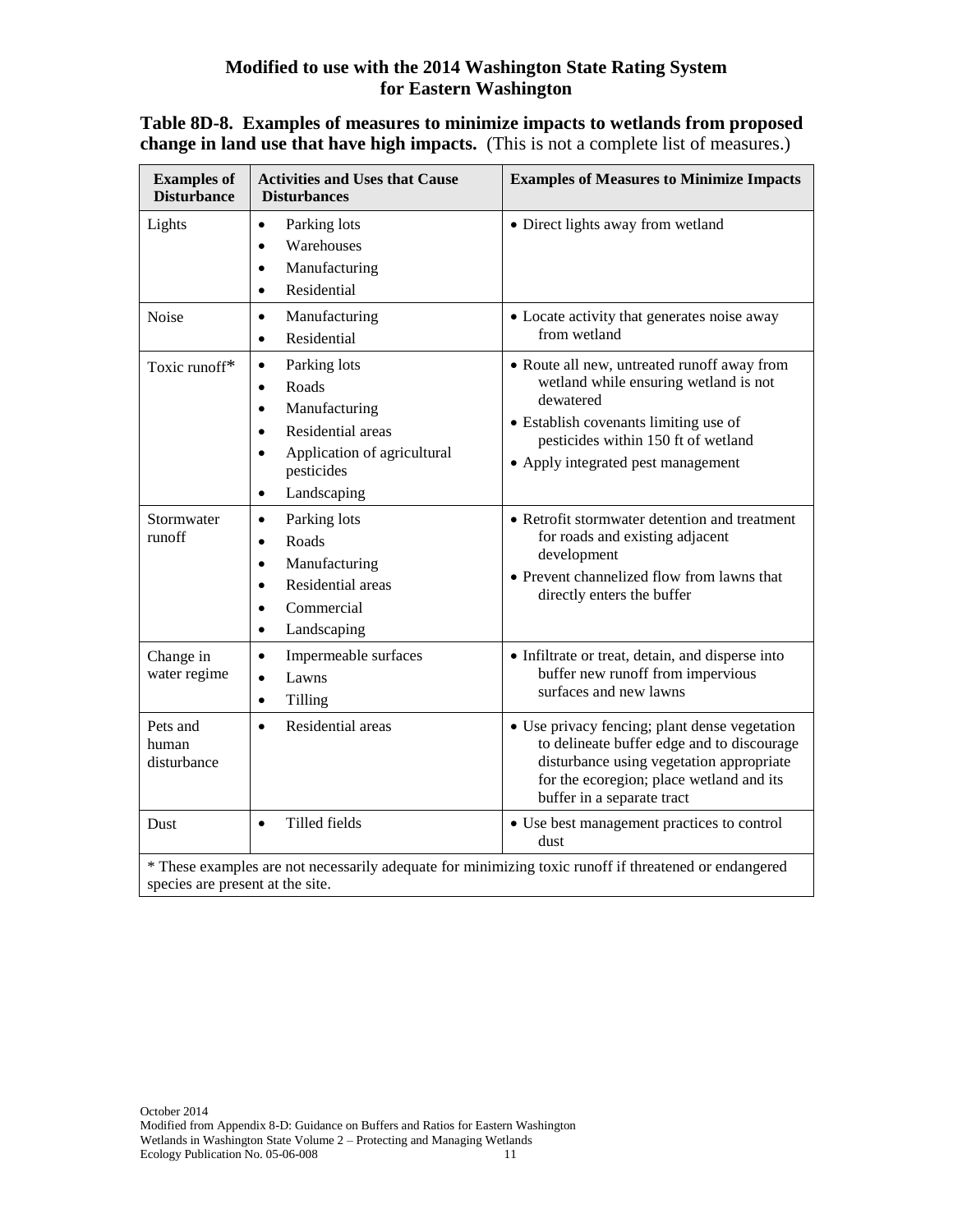### **8D.2.4.2 Condition 2: Reductions in Buffer Widths Where Existing Roads or Structures Lie Within the Buffer**

Where a legally established, non-conforming use of the buffer exists (such as a road or structure that lies within the width of buffer recommended for that wetland), proposed actions in the buffer may be permitted as long as they do not increase the degree of nonconformity. This means no increase in the impacts to the wetland from activities in the buffer.

For example, if a land use with high impacts (e.g., building an urban road) is being proposed next to a Category II wetland with a moderate level of function for habitat, a 150-foot buffer would be needed to protect functions (see Table 8D-6). If, however, an existing urban road is already present and only 50 feet from the edge of the Category II wetland, the additional 100 feet of buffer may not be needed if the road is being widened. A vegetated buffer on the other side of the road would not help buffer the existing impacts to the wetland from the road. If the existing road is resurfaced or widened (e.g., to add a sidewalk) along the upland edge, without any further roadside development that would increase the degree of non-conformity, the additional buffer is not necessary. The associated increase in impervious surface from widening a road, however, may necessitate mitigation for impacts from stormwater.

If, however, the proposal is to build a new development (e.g., shopping center) along the upland side of the road, the impacts to the wetland and its functions may increase. This would increase the degree of non-conformity. The project proponent would need to provide the additional 100 feet of buffer extending beyond the road or apply buffer averaging (see Section 8D.1.6).

### **8D.2.4.3 Condition 3: Reduction in Buffer Widths Through an Individual Rural Stewardship Plan**

A Rural Stewardship Plan (RSP) is the product of a collaborative effort between rural property owners and a local government to tailor a management plan specific for a rural parcel of land. The goal of a RSP is better management of wetlands than would be achieved through strict adherence to regulations. In exchange, the landowner gains flexibility in the widths of buffers required, in clearing limits, and in other requirements found in the regulations. For example, dense development in rural residential areas can be treated as having a low level of impact when the development of the site is managed through a locally approved RSP. The voluntary agreement includes provisions for restoration, maintenance, and long-term monitoring and specifies the widths of buffers needed to protect each wetland within the RSP.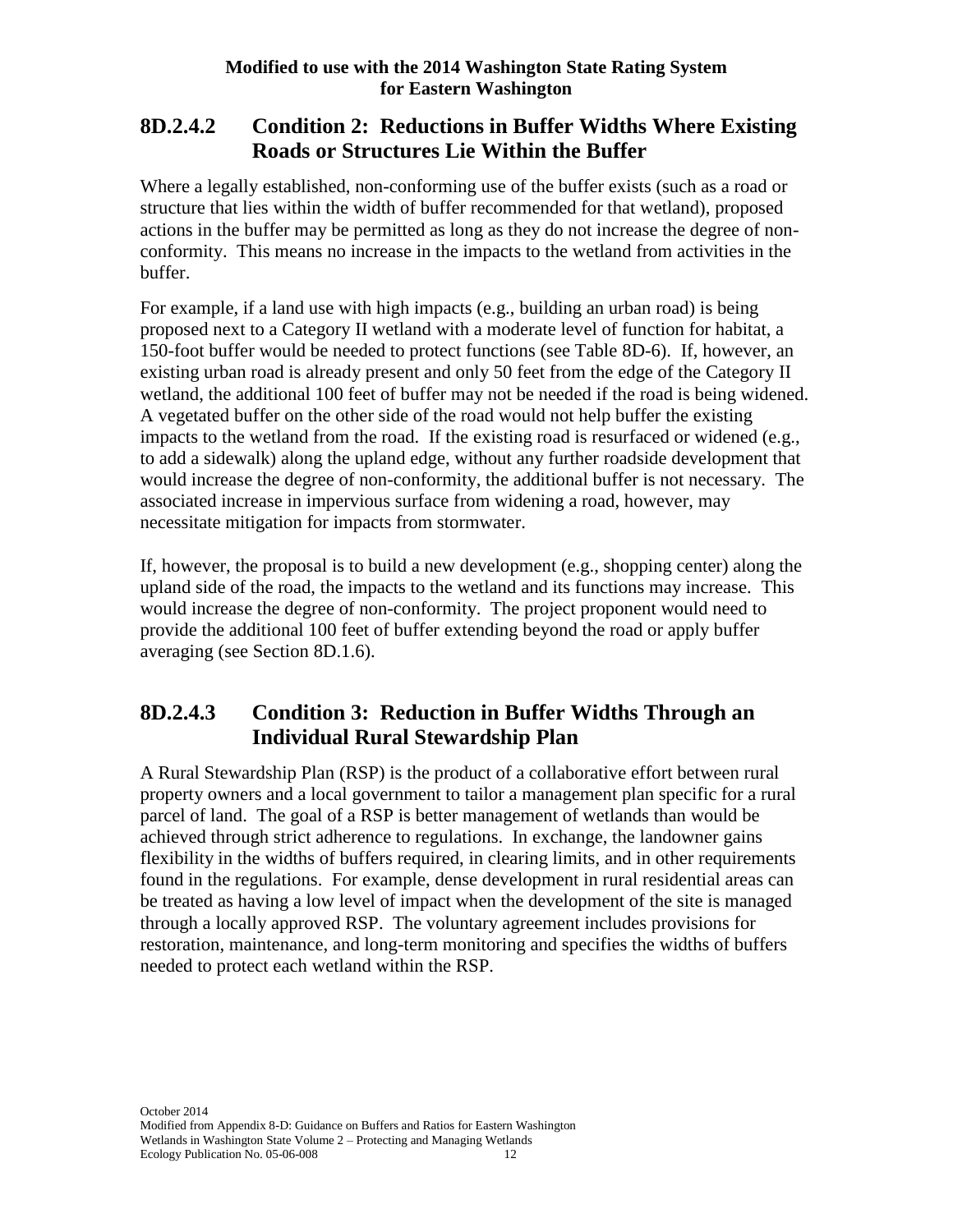## **8D.2.5 Conditions for Increasing the Width of, or Enhancing, the Buffer**

### **8D.2.5.1 Condition 1: Buffer is Not Vegetated with Plants Appropriate for the Region**

The recommended widths for buffers are based on the assumption that the buffer is vegetated with a native plant community appropriate for the ecoregion or with one that performs similar functions. If the existing buffer is unvegetated, sparsely vegetated, or vegetated with invasive species that do not perform needed functions, the buffer should either be planted to create the appropriate plant community or the buffer should be widened to ensure that adequate functions of the buffer are provided. Generally, improving the vegetation will be more effective than widening the buffer.

### **8D.2.5.2 Condition 2: Buffer Has a Steep Slope**

The review of the literature (Volume 1) indicates that the effectiveness of buffers at removing pollutants before they enter a wetland decreases as the slope increases. If a buffer is to be based on the score for its ability to improve water quality (see Tables 8D-4 through 8D-7) rather than habitat or other criteria, then the buffer should be increased by 50% if the slope is greater than 30% (a 3-foot rise for every 10 feet of horizontal distance).

### **8D.2.5.3 Condition 3: Buffer Is Used by Species Sensitive to Disturbance**

If the wetland provides habitat for a species that is particularly sensitive to disturbance (such as a threatened or endangered species), the width of the buffer should be increased to provide adequate protection for the species based on its particular, life-history needs. Some buffer requirements for priority species are available on the Washington State Department of Fish and Wildlife web page [\(http://wdfw.wa.gov/hab/phsrecs.htm\)](http://wdfw.wa.gov/hab/phsrecs.htm). The list of priority species for vertebrates is at [http://wdfw.wa.gov/hab/phsvert.htm;](http://wdfw.wa.gov/hab/phsvert.htm) for invertebrates it is at [http://wdfw.wa.gov/hab/phsinvrt.htm.](http://wdfw.wa.gov/hab/phsinvrt.htm) Information on the buffer widths needed by some threatened, endangered, and sensitive species of wildlife is provided in Appendix 8-H.

# **8D.2.6 Buffer Averaging**

The widths of buffers may be averaged if this will improve the protection of wetland functions, or if it is the only way to allow for reasonable use of a parcel. There is no scientific information available to determine if averaging the widths of buffers actually protects functions of wetlands. The authors have concluded that averaging could be allowed in the following situations:

**Averaging may not be used in conjunction with any of the other provisions for reductions in buffers listed above (listed above).**

October 2014 Modified from Appendix 8-D: Guidance on Buffers and Ratios for Eastern Washington Wetlands in Washington State Volume 2 – Protecting and Managing Wetlands<br>Ecology Publication No. 05-06-008 Ecology Publication No. 05-06-008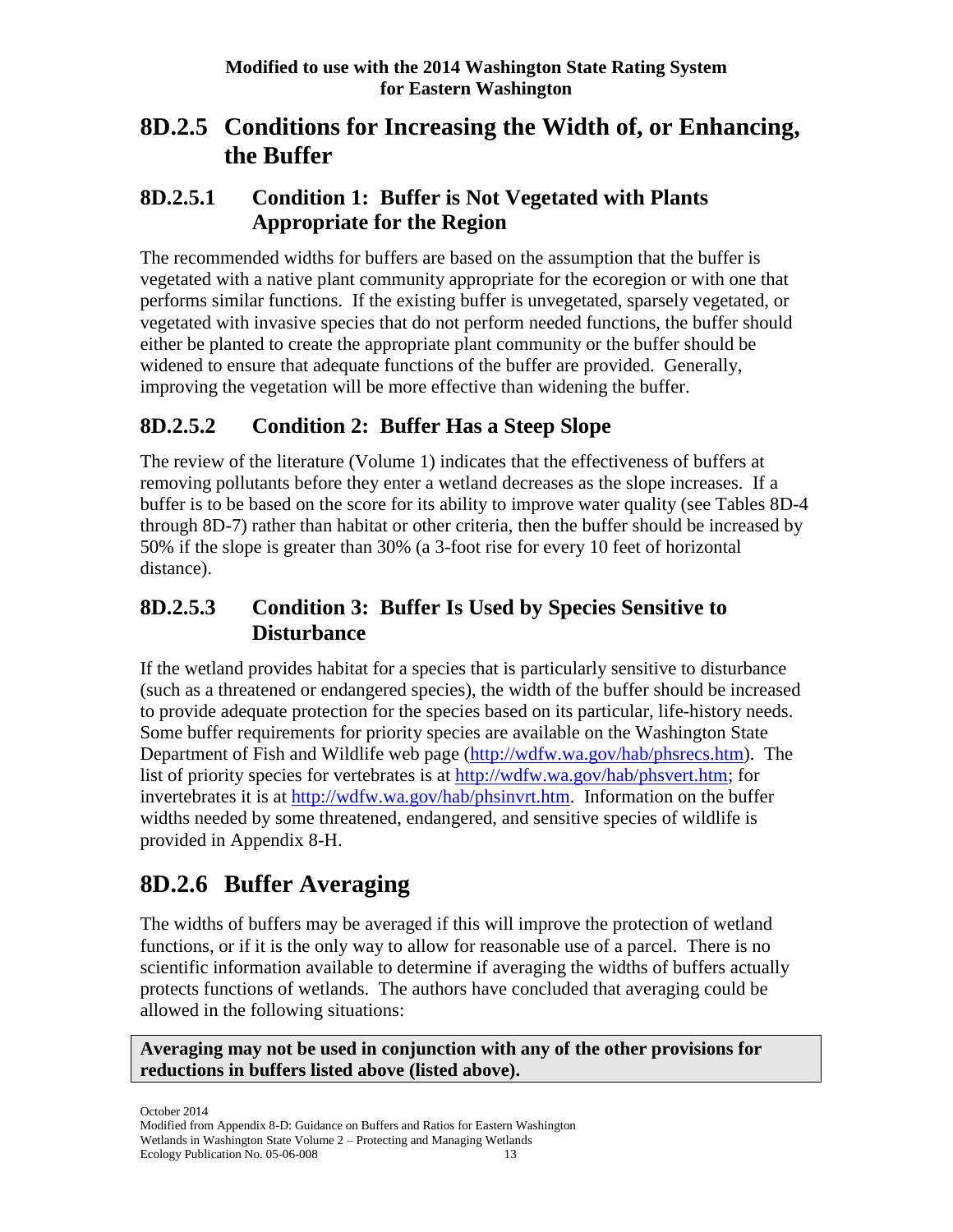- Averaging to **improve wetland protection** may be permitted when **all** of the following conditions are met:
	- The wetland has significant differences in characteristics that affect its habitat functions, such as a wetland with a forested component adjacent to a degraded emergent component or a "dual-rated" wetland with a Category I area adjacent to a lower rated area
	- The buffer is increased adjacent to the higher-functioning area of habitat or more sensitive portion of the wetland and decreased adjacent to the lowerfunctioning or less sensitive portion
	- The total area of the buffer after averaging is equal to the area required without averaging
	- The buffer at its narrowest point is never less than 3/4 of the required width
- Averaging to **allow reasonable use** of a parcel may be permitted when **all** of the following are met:
	- There are no feasible alternatives to the site design that could be accomplished without buffer averaging
	- The averaged buffer will not result in degradation of the wetland's functions and values as demonstrated by a report from a qualified wetland expert (see Appendix 8-G for a definition of a qualified wetland expert)
	- The total buffer area after averaging is equal to the area required without averaging
	- The buffer at its narrowest point is never less than 3/4 of the required width

# **8D.2.7 Modifying Buffer Widths in Alternative 3 Using a Graduated Scale for the Habitat Functions (Alternative 3A)**

Alternative 3 contains recommendations for protecting the habitat functions of wetlands using only three groupings of scores (3-4, 5-7, 8-9). As a result, a one-point difference between 4 and 5 and between 7 and 8 can result in a 50-foot increase in the width of a buffer around a wetland. The habitat scores were divided into three groups to simplify the regulations based on this guidance.

Such a large increase in width with a one-point increase in the habitat score may be contentious. A jurisdiction may wish to reduce the increments in the widths for buffers by developing a more graduated (but inherently more complicated) scale based on the scores for habitat. Table 8D-9 provides one example of a graduated scale for widths of buffers where the width increases for every one-point increase in the habitat score.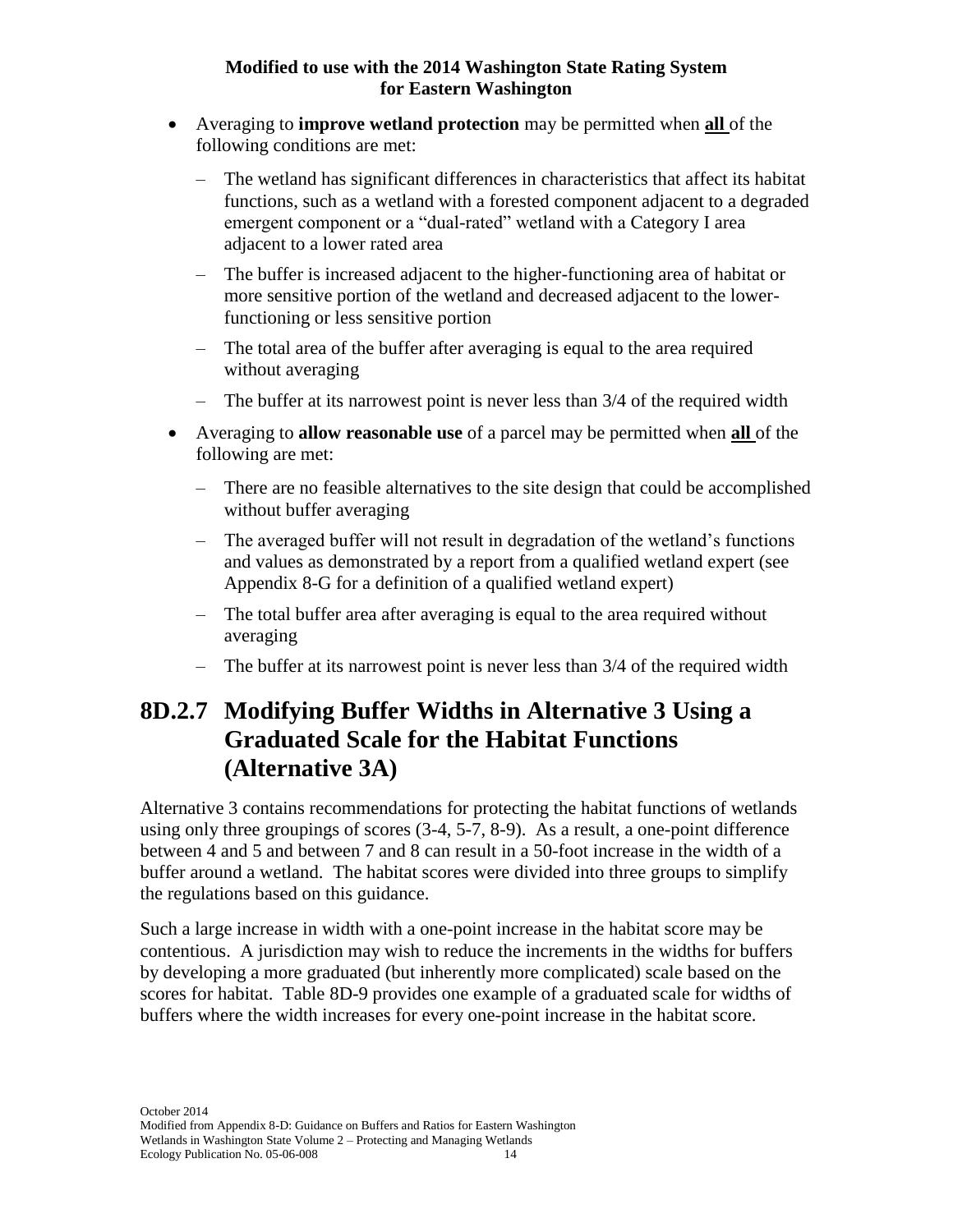**Table 8D-9. Comparison of widths for buffers in Alternatives 3 (step-wise scale) and 3A (graduated scale) for proposed land uses with high impacts based on the score for habitat functions in eastern Washington.**

| <b>Points for Habitat</b><br>from Wetland<br><b>Rating Form</b> | 3  | 4   | 5   | 6   | 7   | 8   | 9   |
|-----------------------------------------------------------------|----|-----|-----|-----|-----|-----|-----|
| Alternative 3                                                   | 80 | 100 | 150 | 150 | 150 | 200 | 200 |
| Alternative 3A                                                  | 80 | 100 | 130 | 155 | 180 | 200 | 200 |

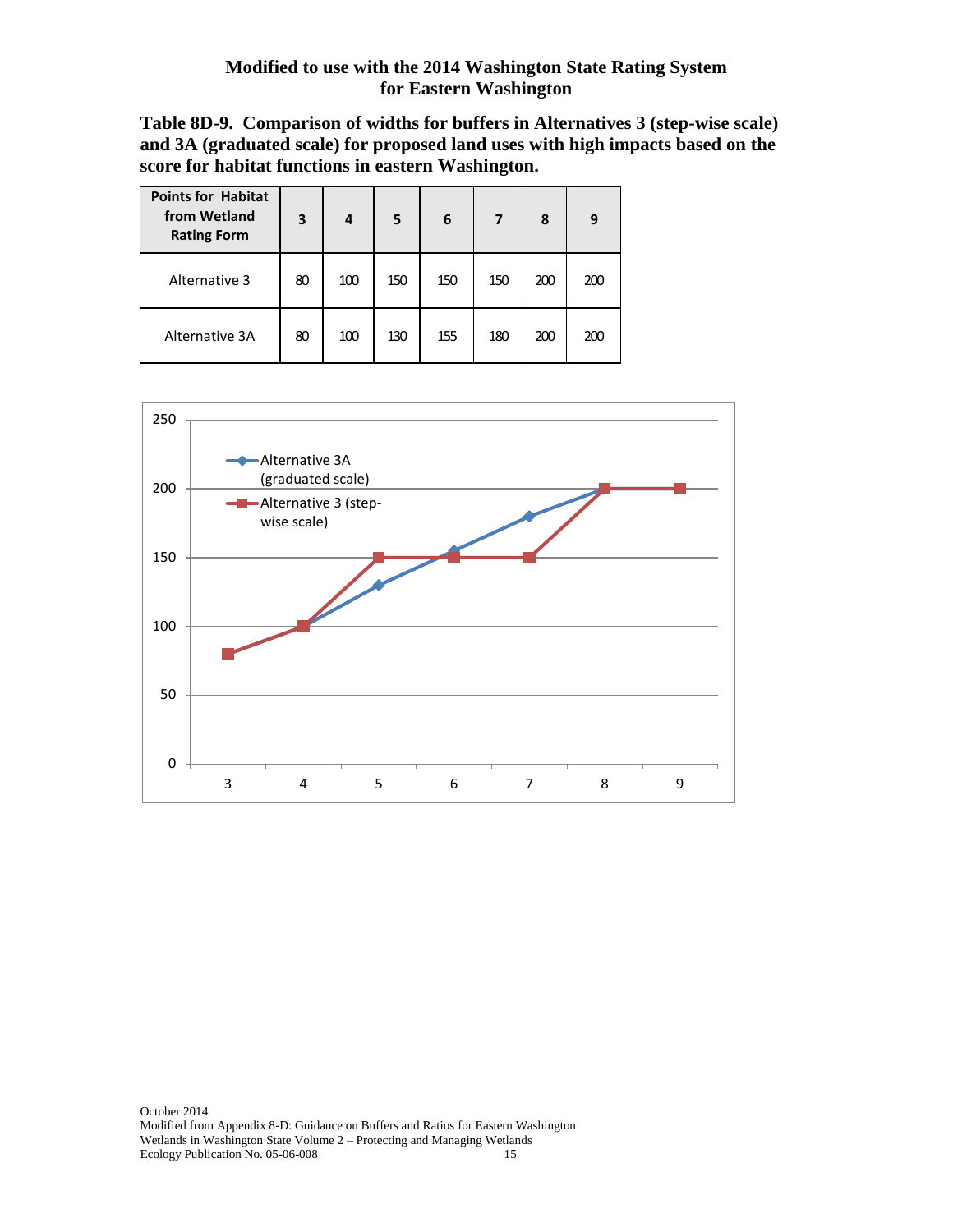Other scales are possible as long as they keep within the limits established from the scientific information currently available: wetlands with scores for habitat that are higher than 7 points need buffers that are at least 200 feet wide; wetlands with a score of 5-7 points need buffers of at least 150 feet; and wetlands with a score of 3-4 points need buffers that are at least 80 feet wide.

These buffer widths can be further reduced by 25 percent if a proposed project with high impacts implements mitigation measures such as those described in Table 8D-8. The measures are part of "Condition 1" in Section 8D.1.4 (Special Conditions for a Possible Reduction in Buffer Widths). The buffer widths under Buffer Alternatives 3 and 3A, and the corresponding 25 percent reduction (per buffer reduction condition 1) are shown in Table 8C-10.

### **Table 8D-10. Comparison of widths for buffers in Alternatives 3 (step-wise scale) and 3A (graduated scale) for proposed land uses with high impacts based on the score for habitat functions in eastern Washington if the impacts are mitigated.**

| <b>Points for Habitat</b><br>from Wetland<br><b>Rating Form</b> | 3  | 4  | 5   | 6   |     | 8   | 9   |
|-----------------------------------------------------------------|----|----|-----|-----|-----|-----|-----|
| Alternative 3 (with<br>mitigation of<br>impacts)                | 60 | 75 | 110 | 110 | 110 | 150 | 150 |
| Alternative 3A<br>(with mitigation of<br>impacts)               | 60 | 75 | 100 | 115 | 135 | 150 | 150 |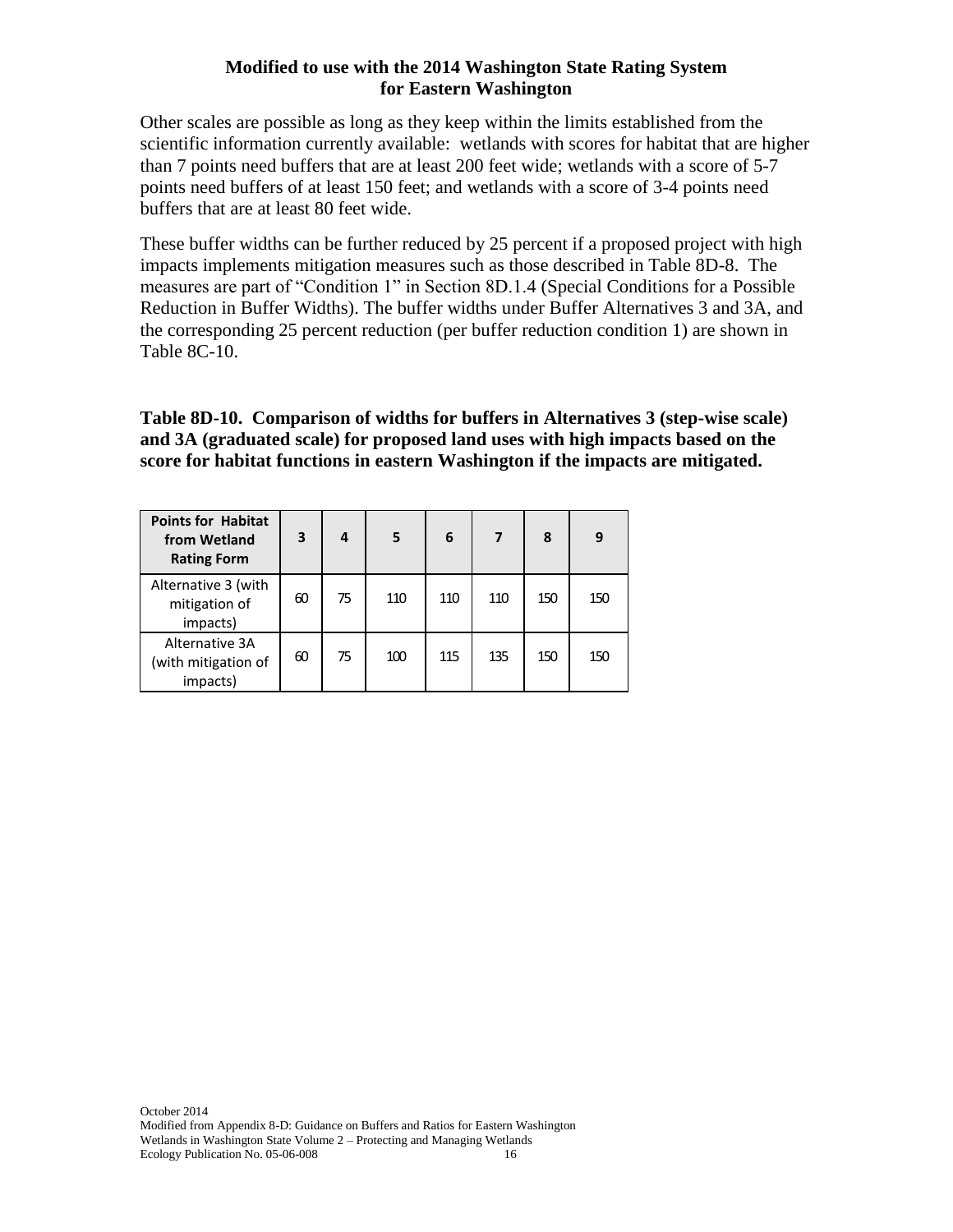Alternatives 3 and 3A represent two separate approaches for determining widths of buffers for wetlands scoring between 5 and 8 points for the habitat functions. Local governments should select one of the two approaches and should not hybridize the approaches or adopt both at the same time.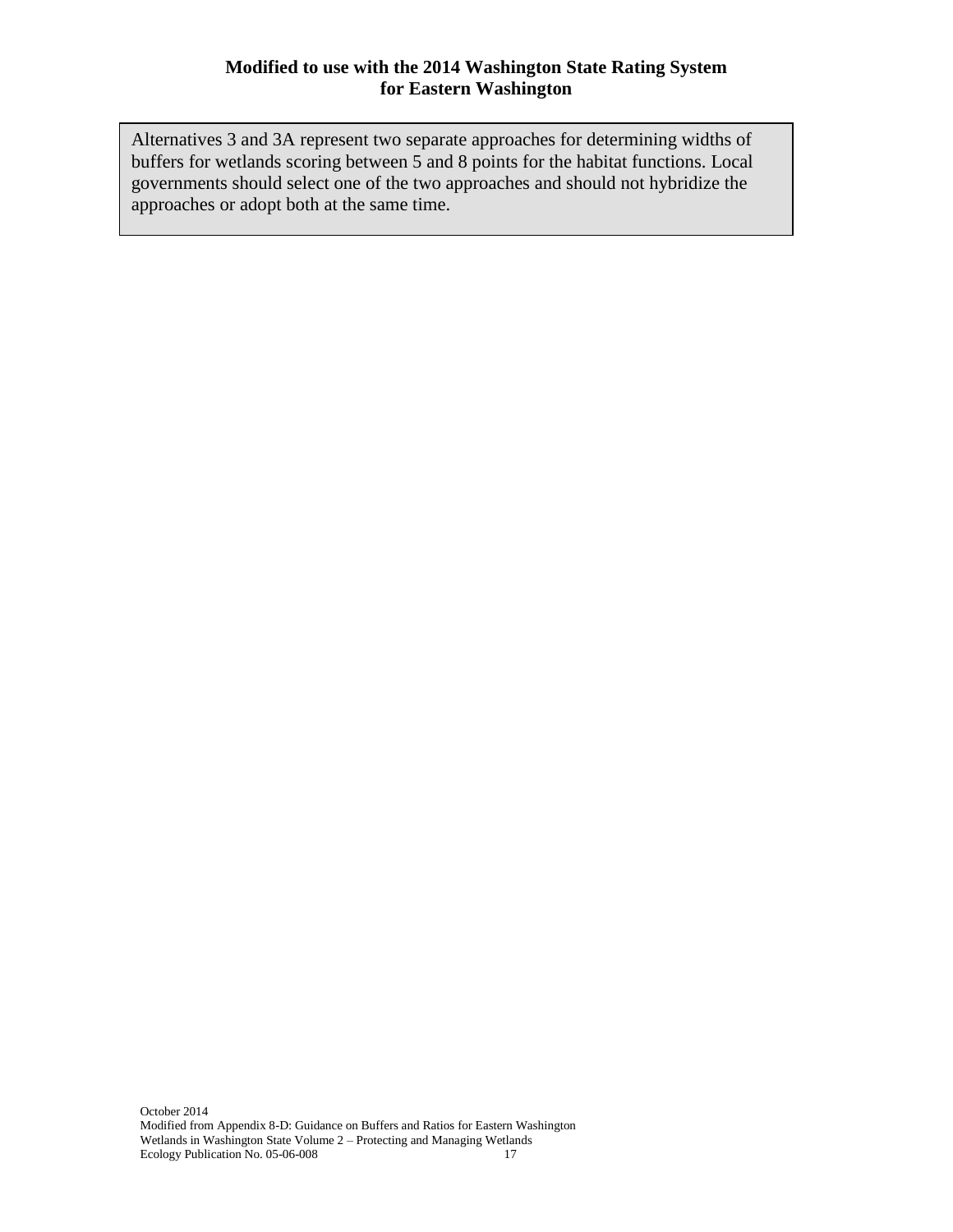# 8D.3 **Ratios for Compensatory Mitigation**

When the acreage required for compensatory mitigation is divided by the acreage of impact, the result is a number known variously as a *replacement,* compensation, or *mitigation* ratio. Compensatory mitigation ratios are used to help ensure that compensatory mitigation actions are adequate to offset unavoidable wetland impacts by requiring a greater amount of mitigation area than the area of impact. Requiring greater mitigation area helps compensate for the risk that a mitigation action will fail and for the time lag that occurs between the wetland impact and achieving a fully functioning mitigation site.

# **8D.3.1 Definitions of Types of Compensatory Mitigation**

The ratios presented are based on the type of compensatory mitigation proposed (e.g., restoration, creation, and enhancement). In its *Regulatory Guidance Letter 02-02*, the U.S. Army Corps of Engineers provided definitions for these types of compensatory mitigation. For consistency, the authors of this document use the same definitions which are provided below.

**Restoration:** The manipulation of the physical, chemical, or biological characteristics of a site with the goal of returning natural or historic functions to a former or degraded wetland. For the purpose of tracking net gains in wetland acres, restoration is divided into:

- **Re-establishment**: The manipulation of the physical, chemical, or biological characteristics of a site with the goal of returning natural or historic functions to a **former** wetland. Re-establishment results in a gain in wetland acres (and functions). Activities could include removing fill material, plugging ditches, or breaking drain tiles.
- **Rehabilitation:** The manipulation of the physical, chemical, or biological characteristics of a site with the goal of repairing natural or historic functions of a **degraded** wetland. Rehabilitation results in a gain in wetland function but does not result in a gain in wetland acres. Activities could involve breaching a dike to reconnect wetlands to a floodplain or return tidal influence to a wetland.

**Creation (Establishment):** The manipulation of the physical, chemical, or biological characteristics present to develop a wetland on an upland or deepwater site where a wetland did not previously exist. Establishment results in a gain in wetland acres. Activities typically involve excavation of upland soils to elevations that will produce a wetland hydroperiod, create hydric soils, and support the growth of hydrophytic plant species.

**Enhancement:** The manipulation of the physical, chemical, or biological characteristics of a wetland site to heighten, intensify, or improve specific function(s) or to change the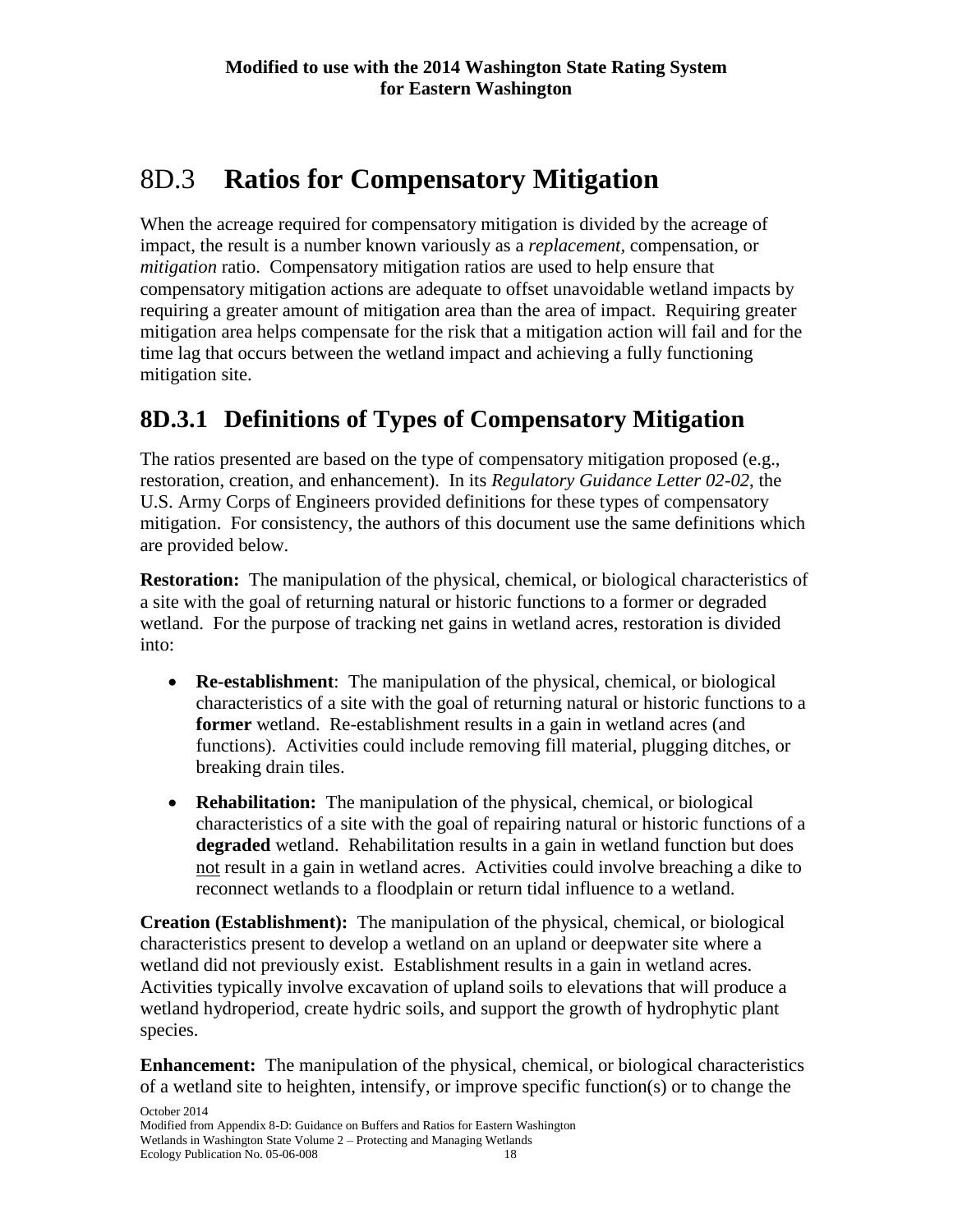growth stage or composition of the vegetation present. Enhancement is undertaken for specified purposes such as water quality improvement, flood water retention, or wildlife habitat. Enhancement results in a change in some wetland functions and can lead to a decline in other wetland functions, but does not result in a gain in wetland acres. Activities typically consist of planting vegetation, controlling non-native or invasive species, modifying site elevations or the proportion of open water to influence hydroperiods, or some combination of these activities.

**Protection/Maintenance (Preservation):** Removing a threat to, or preventing the decline of, wetland conditions by an action in or near a wetland. This includes the purchase of land or easements, repairing water control structures or fences, or structural protection such as repairing a barrier island. This term also includes activities commonly associated with the term *preservation*. Preservation does not result in a gain of wetland acres, may result in a gain in functions, and will be used only in exceptional circumstances.

### **Distinction between rehabilitation and enhancement**

The distinction between rehabilitation and enhancement as defined above is not clear-cut and can be hard to understand. Actions that rehabilitate or enhance wetlands span a continuum of activities that cannot be defined by specific criteria.

*Rehabilitation Enhancement*

In general, rehabilitation involves actions that are more sustainable and that reinstate environmental processes, both at the site and landscape scale (e.g., reinstating hydrologic processes in a diked floodplain by breaching the dikes). Rehabilitation actions often focus on restoring environmental processes that have been disturbed or altered by previous or ongoing human activity. Ecology further defines *rehabilitation* as:

- Actions that restore the original hydrogeomorphic (HGM) class, or subclass, to a wetland whose current HGM class, or subclass, has been changed by human activities
- Actions that restore the water regime that was present and maintained the wetland before human activities changed it

Any other actions taken in existing wetlands would be considered *enhancement.* Enhancement typically involves actions that provide gains in only one or a few functions and can lead to a decline in other functions. Enhancement actions often focus on structural or superficial improvements to a site and generally do not address larger-scale environmental processes.

For example, a wetland that was once a forested, riverine wetland was changed to a depressional, emergent wetland by the construction of a dike and through grazing. Rehabilitating the wetland would involve breaching the dike so the wetland becomes a riverine wetland again, discontinuing the grazing, and reforesting the area. Discontinuing the grazing and reforesting the wetland without re-establishing the links to the riverine system would be considered enhancement.

October 2014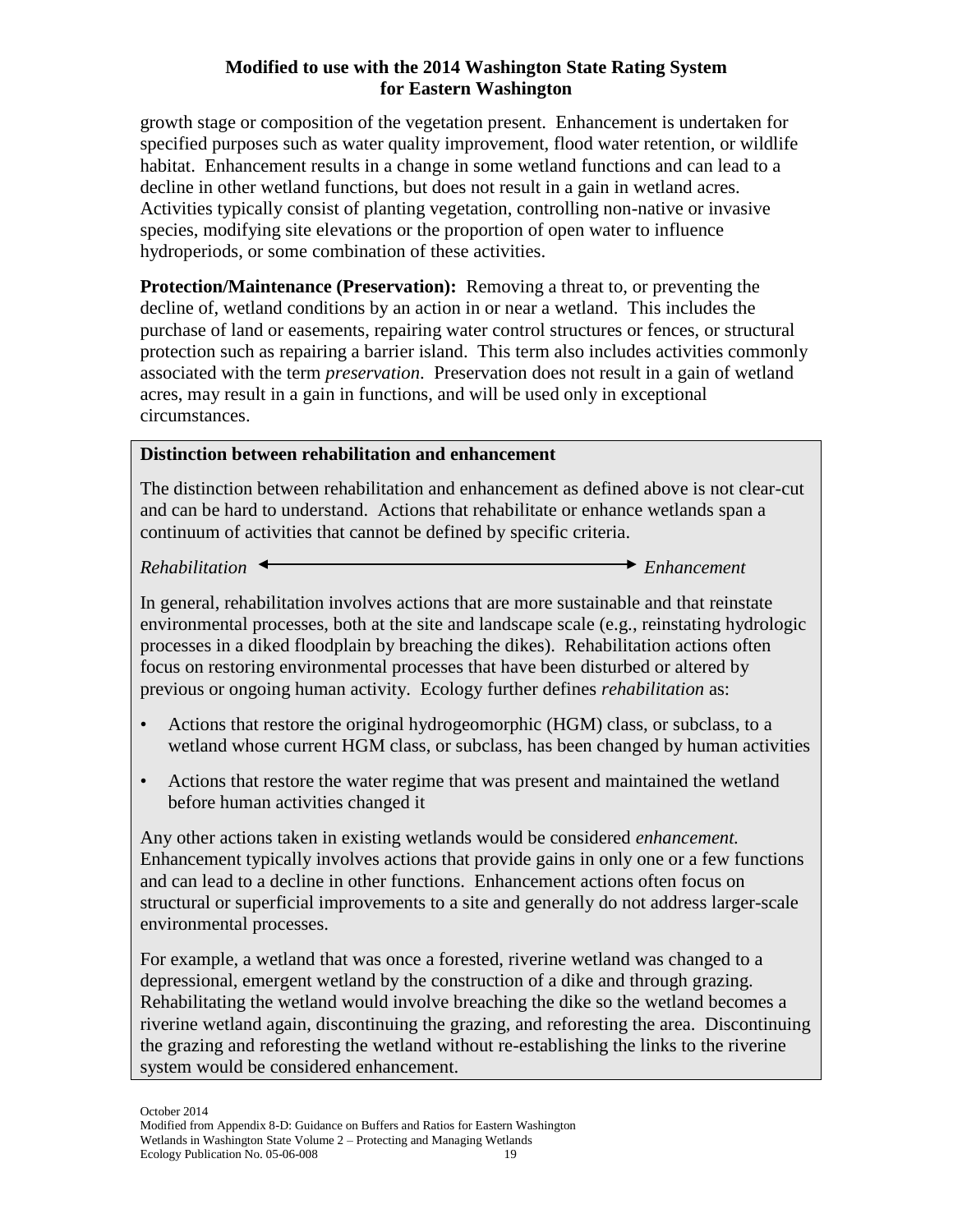### **Basic assumptions for using the guidance on ratios**

- The ratios are for a compensatory mitigation project that is concurrent with impacts to wetlands. If impacts are to be mitigated by using an approved and established mitigation bank, the rules and ratios applicable to the bank should be used.
- The ratios are based on the assumption that the category (based on the rating system for eastern Washington) and hydrogeomorphic (HGM) class or subclass of the wetland proposed as compensation are the same as the category and HGM class or subclass of the affected wetland (e.g., impacts to a Category II, riverine wetland are compensated by creating, restoring, or enhancing a Category II riverine wetland).
- Ratios for projects in which the category and HGM class or subclass of wetlands proposed as compensation is not the same as that of the wetland affected will be determined on a case-by-case basis using the recommended ratios as a starting point. The ratios could be higher in such cases.
- The ratio for using rehabilitation as compensation is 2 times that for using reestablishment or creation (R/C) (2 acres of rehabilitation are equivalent to 1 acre of R/C). The ratio for using enhancement as compensation is 4 times that for using R/C (4 acres of enhancement are equivalent to 1 acre of R/C).
- Re-establishment or creation can be used in combination with rehabilitation or enhancement. For example, 1 acre of impact to a Category III wetland would require 2 acres of R/C. If an applicant provides 1 acre of R/C (i.e., replacing the lost acreage at a 1:1 ratio), the remaining 1 acre of R/C necessary to compensate for the impact could be substituted with 2 acres of rehabilitation or 4 acres of enhancement.
- Generally the use of enhancement alone as compensation is discouraged. Using enhancement in combination with the replacement of wetland area at a minimum of 1:1 through re-establishment or creation is preferred.

**These ratios were developed to provide a starting point for further discussions with each proponent of compensatory mitigation. They are based on the observations of the success and risk of compensatory mitigation, as reviewed in Volume 1, and do not represent the specific risk or opportunities of any individual project.**

As noted above, the ratios for compensatory mitigation are based on the assumption that the category and hydrogeomorphic (HGM) class or subclass of the affected wetland and the mitigation wetland are the same. The ratios may be adjusted either up or down if the category or HGM class or subclass of the wetland proposed for compensation is different. For example, ratios may be lower if impacts to a Category IV wetland are to be mitigated by creating a Category II wetland. The same is true for impacts to wetlands that currently would be considered *atypical* (see definition below).

Also, compensatory mitigation should not result in the creation, restoration, or enhancement of an atypical wetland. An atypical wetland is defined as a wetland whose design does not match the type of wetland that would be found in the geomorphic setting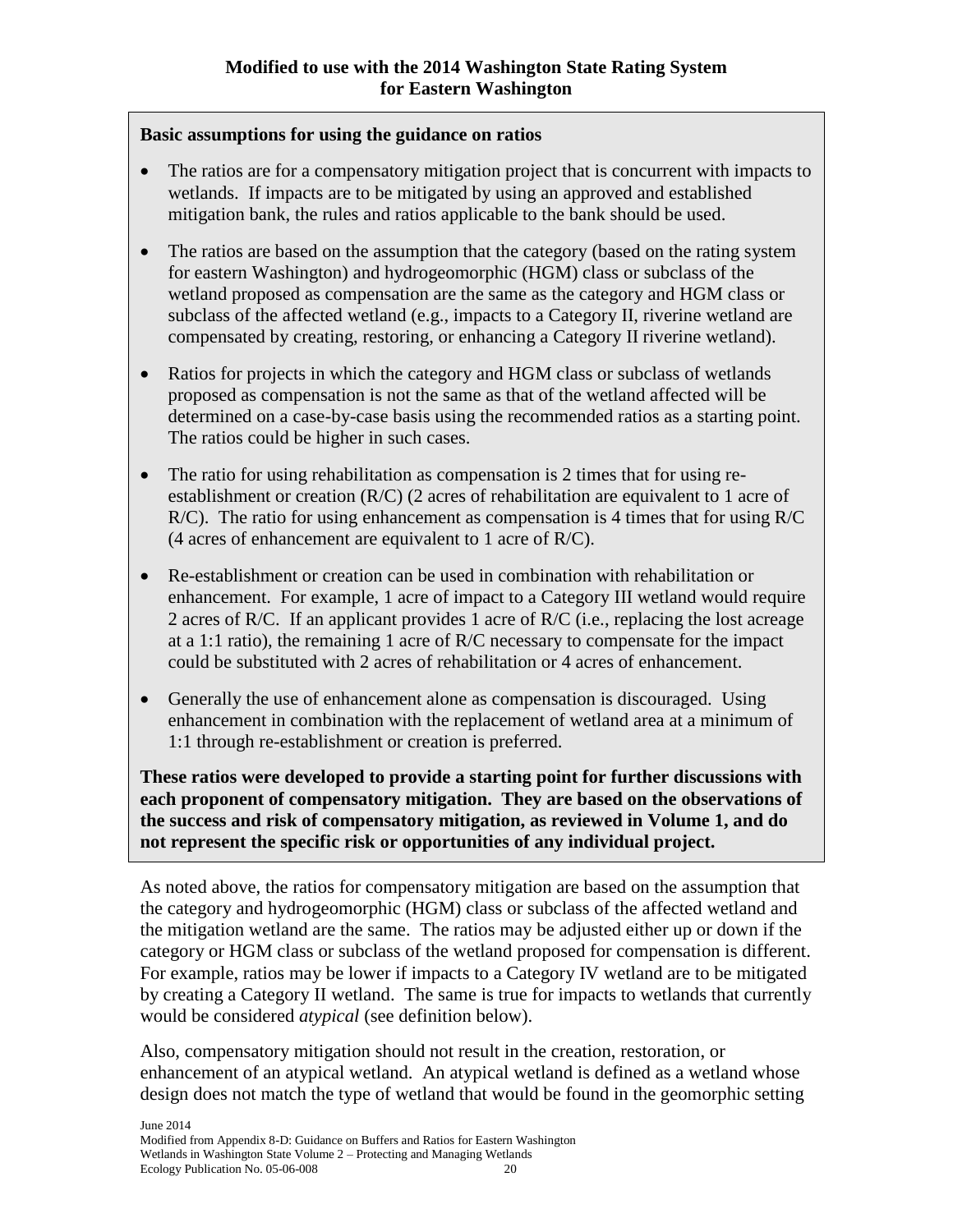of the proposed site (i.e., the water source(s) and hydroperiod proposed for the mitigation site are not typical for the geomorphic setting). In addition, any designs that provide exaggerated morphology or require a berm or other engineered structures to hold back water would be considered atypical. For example, excavating a permanently inundated pond in an existing seasonally saturated or inundated wetland is one example of an enhancement project that could result in an atypical wetland. Another example would be excavating depressions in an existing wetland on a slope that required the construction of berms to impound water.

On a case-by-case basis, it is possible to use the scores from the Washington State wetland rating system to compare functions between the mitigation wetland and the impacted wetland. This information may also be used to adjust replacement ratios. Scores from the methods for assessing wetland functions (Hruby et al. 1999) provide another option to establish whether the functions lost will be replaced if both the affected wetland and the wetland used for compensation are of the same HGM class and subclass.

Mitigation ratios for projects in eastern Washington are shown in Table 8D-11. Refer to the text box on the basic assumptions on the previous page before reading the table. As mentioned previously, these ratios were developed to provide a starting point for further discussions with each proponent of compensatory mitigation. They only factor in the observations of mitigation success and risk at a programmatic level, and do not represent the specific risk or opportunity of any individual project.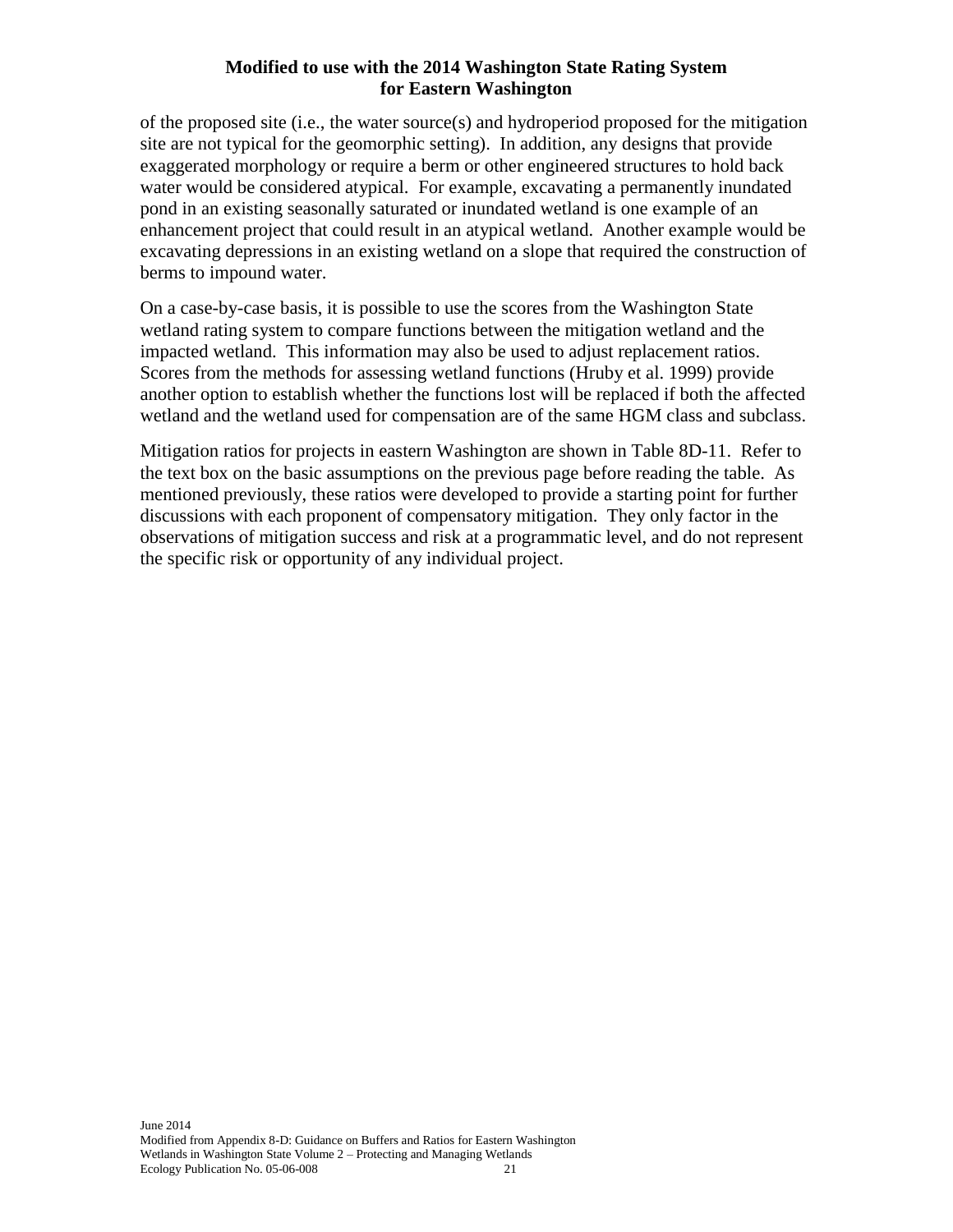| <b>Category</b> and<br><b>Type of Wetland</b><br><b>Impacts</b>  | <b>Re-establishment</b><br>or Creation                       | <b>Rehabilitation</b><br>Only <sup>4</sup>                         | <b>Re-establishment or</b><br>Creation $(R/C)$ and<br>Rehabilitation (RH) <sup>4</sup> | <b>Re-establishment</b><br>or Creation (R/C)<br>and Enhancement<br>$(E)^4$ | <b>Enhancement</b><br>Only <sup>4</sup> |  |  |  |
|------------------------------------------------------------------|--------------------------------------------------------------|--------------------------------------------------------------------|----------------------------------------------------------------------------------------|----------------------------------------------------------------------------|-----------------------------------------|--|--|--|
| All Category IV                                                  | 1.5:1                                                        | 3:1                                                                | 1:1 R/C and 1:1 RH                                                                     | 1:1 R/C and 2:1 E                                                          | 6:1                                     |  |  |  |
| All Category III                                                 | 2:1                                                          | 4:1                                                                | 1:1 R/C and 2:1 RH                                                                     | 1:1 R/C and 4:1 E                                                          | 8:1                                     |  |  |  |
| Category II<br>Forested                                          | 4:1                                                          | 8:1                                                                | 1:1 R/C and 4:1 RH                                                                     | 1:1 R/C and 6:1 E                                                          | 16:1                                    |  |  |  |
| Category II<br>Vernal pool                                       | 2:1<br>Replacement has to<br>be seasonally<br>ponded wetland | 4:1<br>Replacement<br>has to be<br>seasonally<br>ponded<br>wetland | 1:1 R/C and 2:1 RH                                                                     | Case-by-case                                                               | Case-by-case                            |  |  |  |
| All other<br>Category II                                         | 3:1                                                          | 6:1                                                                | 1:1 R/C and 4:1 RH                                                                     | 1:1 R/C and 8:1 E                                                          | 12:1                                    |  |  |  |
| Category I<br>Forested                                           | 6:1                                                          | 12:1                                                               | 1:1 R/C and 10:1 RH                                                                    | 1:1 R/C and 20:1 E                                                         | 24:1                                    |  |  |  |
| Category I<br>based on score<br>for functions                    | 4:1                                                          | 8:1                                                                | 1:1 R/C and 6:1 RH                                                                     | 1:1 R/C and 12:1 E                                                         | 16:1                                    |  |  |  |
| Category I<br>Natural Heritage<br>site                           | Not considered<br>possible <sup>5</sup>                      | 6:1<br>Rehabilitation<br>of a Natural<br>Heritage site             | R/C Not considered<br>possible <sup>5</sup>                                            | R/C Not considered<br>possible <sup>5</sup>                                | Case-by-case                            |  |  |  |
| Category I<br>Alkali                                             | Not considered<br>possible <sup>5</sup>                      | 6:1<br>rehabilitation<br>of an alkali<br>wetland                   | R/C Not considered<br>possible <sup>5</sup>                                            | R/C Not considered<br>possible <sup>5</sup>                                | Case-by-case                            |  |  |  |
| Category I Bog                                                   | Not considered<br>possible <sup>5</sup>                      | 6:1<br>Rehabilitation<br>of a bog                                  | R/C Not considered<br>possible <sup>5</sup>                                            | R/C Not considered<br>possible $5$                                         | Case-by-case                            |  |  |  |
| <b>NOTE:</b> Preservation is discussed in the following section. |                                                              |                                                                    |                                                                                        |                                                                            |                                         |  |  |  |

### **Table 8D-11: Mitigation ratios for projects in eastern Washington.**

 <sup>4</sup> These ratios are based on the assumption that the rehabilitation or enhancement actions implemented represent the average degree of improvement possible for the site. Proposals to implement more effective rehabilitation or enhancement actions may result in a lower ratio, while less effective actions may result in a higher ratio. The distinction between rehabilitation and enhancement is not clear-cut. Instead, rehabilitation and enhancement actions span a continuum. Proposals that fall within the gray area between rehabilitation and enhancement will result in a ratio that lies between the ratios for rehabilitation and the ratios for enhancement.

<sup>5</sup> Natural Heritage sites, alkali wetland, and bogs are considered irreplaceable wetlands because they perform some special functions that cannot be replaced through compensatory mitigation. Impacts to such wetlands would therefore result in a net loss of some functions no matter what kind of compensation is proposed.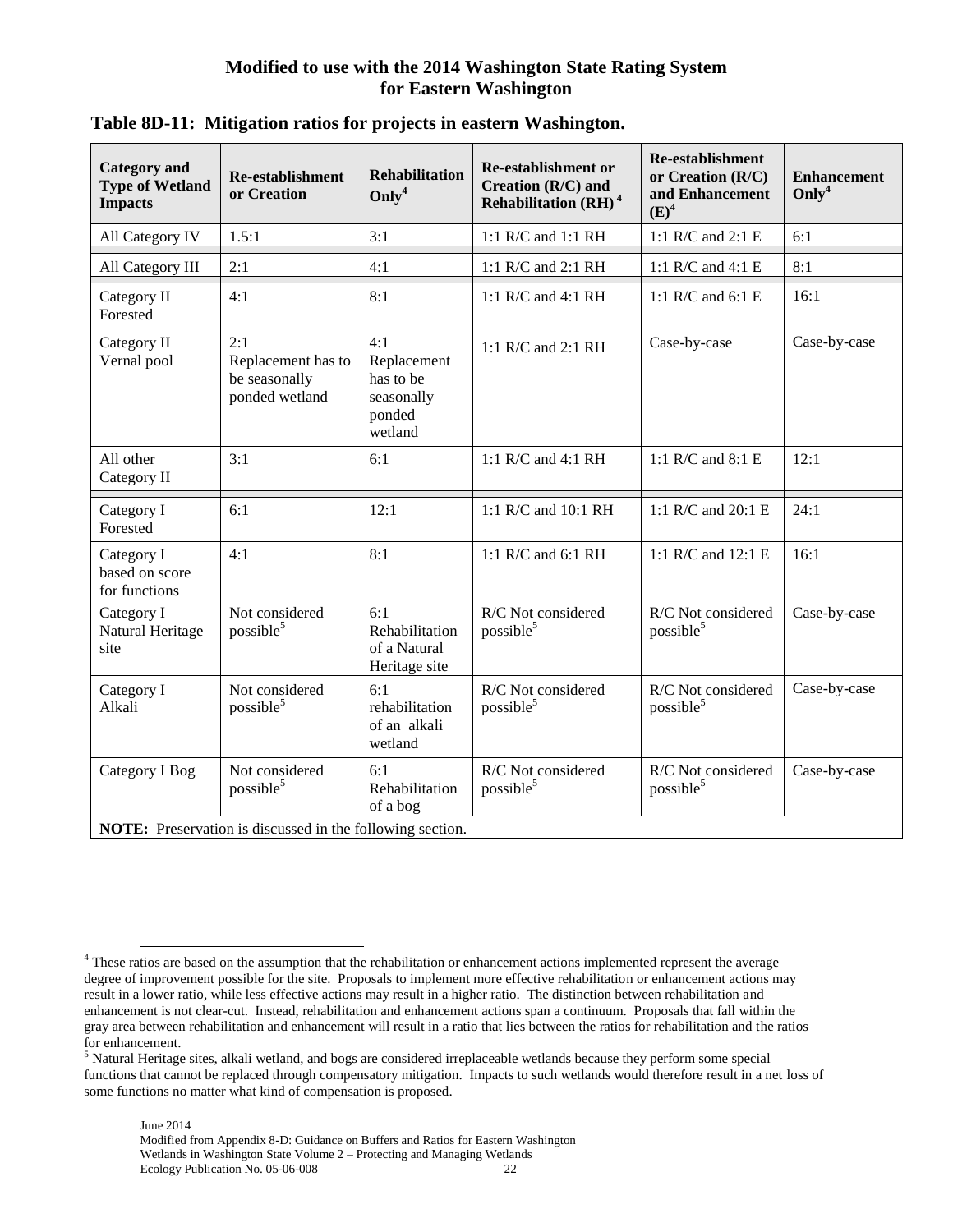### **8D.3.2 Conditions for Increasing or Reducing Replacement Ratios**

Increases in replacement ratios are appropriate under the following circumstances:

- Success of the proposed restoration or creation is uncertain
- A long time will elapse between impact and establishment of wetland functions at the mitigation site
- Proposed mitigation will result in a lower category wetland or reduced functions relative to the wetland being impacted
- The impact was unauthorized

Reductions in replacement ratios are appropriate under the following circumstances:

- Documentation by a qualified wetland specialist (see Appendix 8-H) demonstrates that the proposed mitigation actions have a very high likelihood of success based on prior experience
- Documentation by a qualified wetland specialist demonstrates that the proposed actions for compensation will provide functions and values that are significantly greater than the wetland being affected
- The proposed actions for compensation are conducted in advance of the impact and are shown to be successful
- In wetlands where several HGM classes are found within one delineated boundary, the areas of the wetlands within each HGM class can be scored and rated separately and the ratios adjusted accordingly if **all of the following** apply:
	- The wetland does not meet any of the criteria for wetlands with "Special Characteristics" as defined in the rating system
	- The rating and score for the entire wetland is provided as well as the scores and ratings for each area with a different HGM class
	- Impacts to the wetland are all within an area that has a different HGM class from the one used to establish the initial category
	- The proponents provide adequate hydrologic and geomorphic data to establish that the boundary between HGM classes lies at least 50 feet outside of the footprint of the impacts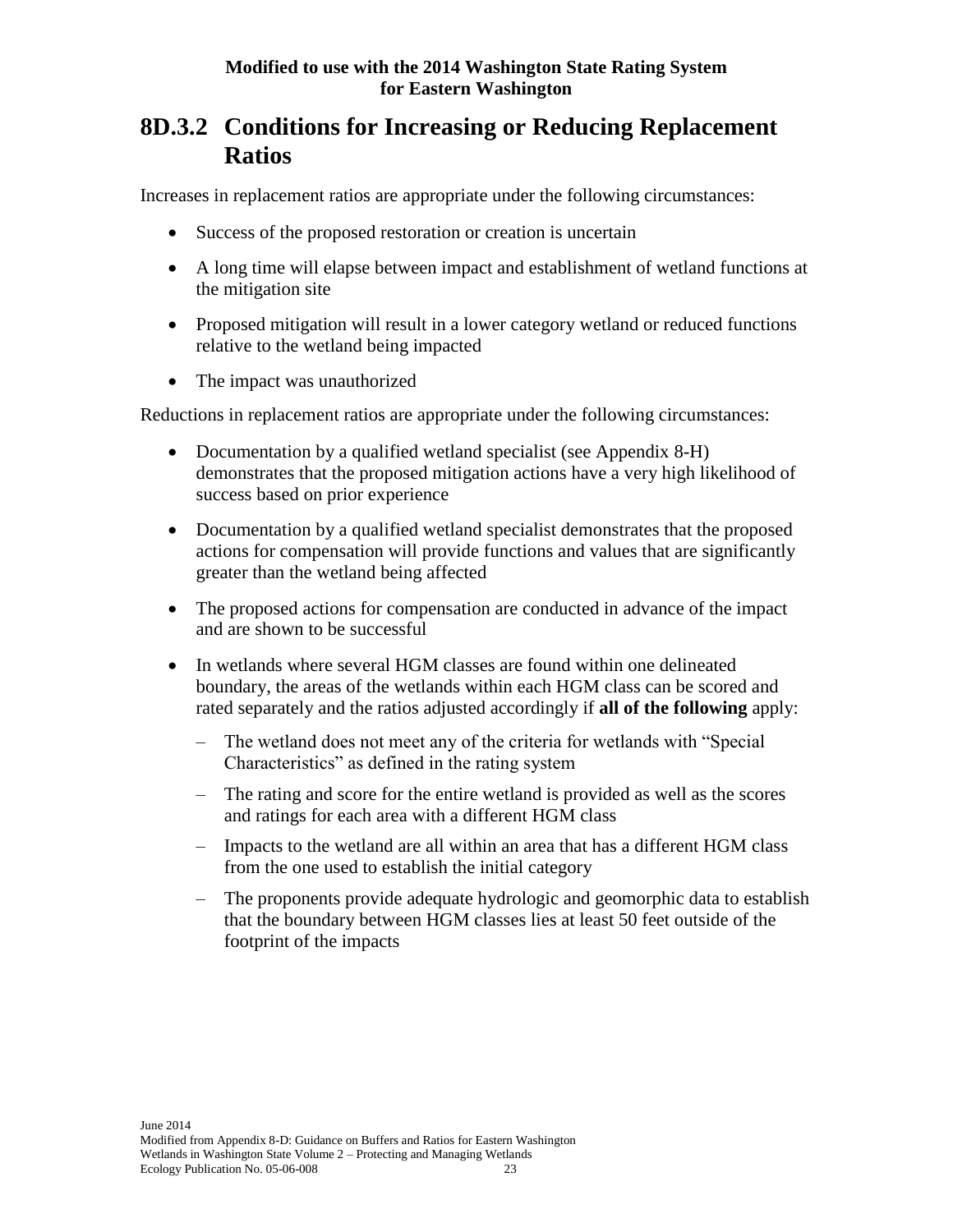## **8D.3.3 Replacement Ratios for Preservation**

In some cases, preservation of existing wetlands may be acceptable as compensation for wetland losses. Acceptable sites for preservation include those that:

- Are important due to their landscape position
- Are rare or limited wetland types
- Provide high levels of functions

Ratios for preservation in combination with other forms of mitigation generally range from 10:1 to 20:1, as determined on a case-by-case basis, depending on the quality of the wetlands being impacted and the quality of the wetlands being preserved. Ratios for preservation as the sole means of mitigation generally start at 20:1. Specific ratios will depend upon the significance of the preservation project and the quality of the wetland resources lost.

Please see Chapter 8 (Section 8.3.7.2) and Appendix 8-B for more information on preservation and the criteria for its use as compensation.

## **8D.3.4 Replacement Ratios for Temporal Impacts and Conversions**

When impacts to wetlands are not permanent, local governments often require some compensation for the temporal loss of wetland functions. *Temporal impacts* refer to impacts to those functions that will eventually be replaced but cannot achieve similar functionality in a short time. For example, clearing forested wetland vegetation for pipeline construction could result in the temporal loss of functions, such as song bird habitat provided by the tree canopy. It may take over 20 years to re-establish the level of function lost as a result of clearing the trees. Although the wetlands will be re-vegetated and over time it is anticipated that their previous level of functioning will be reestablished, a temporal loss of functions will occur. There is also some risk of failure associated with the impacts or alterations, especially when soil is compacted by equipment, deep excavation is required, and pipeline trenches alter the water regime at the site.

Therefore, in addition to restoring the affected wetland to its previous condition, local governments should consider requiring compensation to account for the risk and temporal loss of wetland functions. Generally, the ratios for temporal impacts to forested and scrub-shrub wetlands are one-quarter of the recommended ratios for permanent impacts (refer to Table 8D-11), provided that the following measures are satisfied:

 An explanation of how hydric soil, especially deep organic soil, is stored and handled in the areas where the soil profile will be severely disturbed for a fairly significant depth or time